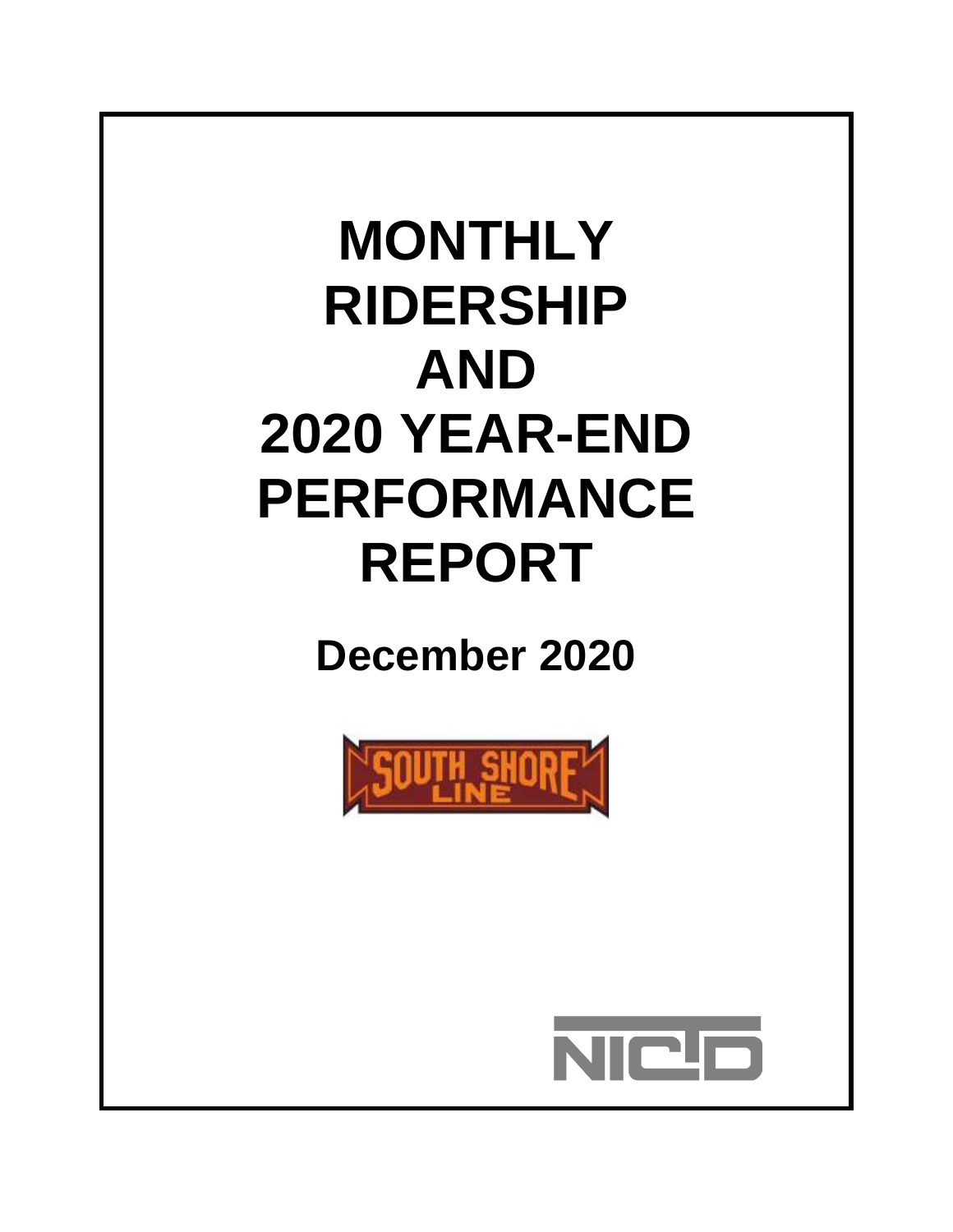### **December, 2020 MONTHLY RIDERSHIP AND YEAR-END PERFORMANCE REPORT**

### **Ridership**

Ridership for the month of December 2020 decreased 85.2% when compared to December of 2019. This year 40,536 passengers traveled on the South Shore Line (SSL) while December of 2019 recorded a total of 273,403 passenger trips. The SSL continues to experience reduce ridership as a result of the COVID-19 pandemic. Indiana and Illinois continue to urge people to quarantine and socially distance to their best ability. Indiana continues to be on Chicago's state travel ban listing identifying travel to/from Indiana is strongly discouraged unless it is for work or medical purposes.

### **Weekday Travel**

Average weekday travel was down 85.1% overall for December of 2020 when compared to December of 2019. Peak ridership was down 86.1% and off peak ridership was down 83.2%.

### **Weekend**

Average weekend ridership in December decreased by 87.4% with an average of 628 passengers carried per weekend day in 2020 compared to 4,968 carried in 2019. In response to the pandemic stay at home orders and limited crowd sizes have kept local businesses, recreation spots, and sporting events closed or limiting attendance.

| Ridership Over Last 12 Months: January through December |         |                     |           |                     |           |         |            |  |  |  |
|---------------------------------------------------------|---------|---------------------|-----------|---------------------|-----------|---------|------------|--|--|--|
|                                                         | 2016/17 | 2017/18             | % Change  | 2018/19             | % Change  | 2019/20 | $%$ Change |  |  |  |
| Total                                                   |         | 3,455,963 3,400,196 |           | $-1.61\%$ 3,283,603 | $-3.43\%$ | 995,049 | $-69.70\%$ |  |  |  |
| Weekday                                                 |         | 2,914,139 2,890,120 |           | $-0.82\%$ 2,795,474 | $-3.27\%$ | 853,728 | $-69.46\%$ |  |  |  |
| Peak                                                    |         | 2,103,466 2,106,252 |           | $0.13\%$ 2,045,157  | $-2.90\%$ | 611,125 | $-70.12\%$ |  |  |  |
| Off Peak                                                | 810,673 | 783,868             | $-3.31\%$ | 750,317             | $-4.28%$  | 242,603 | $-67.67\%$ |  |  |  |
| Meekend                                                 | 541,824 | 510.076             | $-5.86\%$ | 488.129             | $-4.30\%$ | 141,321 | $-71.05\%$ |  |  |  |
| South Bend                                              | 260,794 | 246,661             | $-5.42%$  | 236,274             | $-4.21%$  | 82,616  | $-65.03\%$ |  |  |  |

### **Analysis over last 12 months:**

### **Revenue**

The number of tickets sold for the year has decreased 71.3% through December of 2020 compared to 2019. Ticket revenue is down 71.2% for 2020 compared to 2019. Sales from digital sources represents 65.5% of ticket sales and 69.2% of revenue in 2020. Monthly passes purchased in November were also good for use in December. In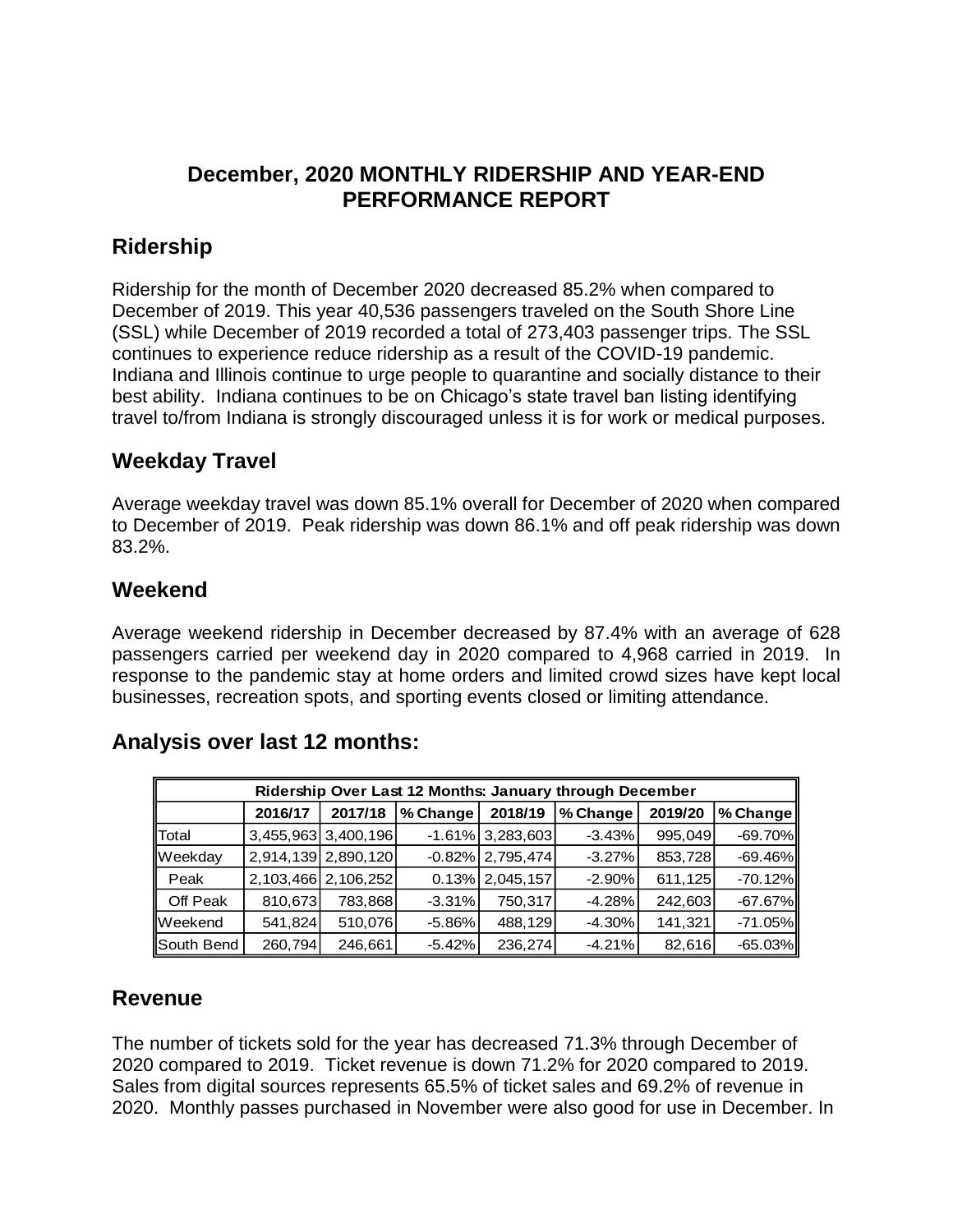| <b>Total Ticket Sales: Through December</b> |                |         |          |            |           |          |  |  |  |  |
|---------------------------------------------|----------------|---------|----------|------------|-----------|----------|--|--|--|--|
|                                             | <b>Revenue</b> |         |          |            |           |          |  |  |  |  |
| <b>Method of Sale</b>                       | 2019           | 2020    | % Change | 2019       | 2020      | % Change |  |  |  |  |
| <b>Ticket Agent</b>                         | 174,380        | 51,681  | $-70.4%$ | 4,965,258  | 1,383,365 | $-72.1%$ |  |  |  |  |
| Vending Machine                             | 468,253        | 109,394 | $-76.6%$ | 8,030,327  | 2,051,871 | $-74.4%$ |  |  |  |  |
| Conductor                                   | 281,835        | 82,270  | $-70.8%$ | 2,145,970  | 618,148   | $-71.2%$ |  |  |  |  |
| Mobile App                                  | 430,011        | 145,361 | $-66.2%$ | 7,433,871  | 2,451,288 | $-67.0%$ |  |  |  |  |
| <b>Total</b>                                | 1,354,479      | 388,706 | $-71.3%$ | 22,575,425 | 6,504,672 | $-71.2%$ |  |  |  |  |

addition all westbound one way weekend rides were free.

### **On Time Performance**

 $\overline{\phantom{a}}$ 

**Rush hour** – Overall, 82.9% of A.M. and P.M. rush hour trains were on time in December 2020; compared to 93.0% in December of 2019. A train is considered to be on time when it arrives at its terminal within 5 minutes and 59 seconds of its scheduled arrival time (industry standard). 88.8% of all rush hour trains arrived at their terminal station within 10 minutes of the scheduled arrival time. 78.3% of westbound morning rush hour service was on time compared to 93.1% in December 2019; while eastbound rush hour trains reported an on time performance of 88.1% compared to 92.9% in December 2019. A total of 43 out of 198 westbound rush hour trains were delayed in December. Of those 43, seven experienced delays greater than 15 minutes. The eastbound rush hour trains had a total of 21 out of 176 trains delayed in December. Of those 21, four experienced delays greater than 15 minutes.<sup>1</sup>

| <b>RANGE OF RUSH HOUR DELAYS (in minutes)</b> |                                         |     |     |       |  |  |  |  |  |  |
|-----------------------------------------------|-----------------------------------------|-----|-----|-------|--|--|--|--|--|--|
| <b>December</b>                               |                                         |     |     |       |  |  |  |  |  |  |
| Range                                         | Total<br><b>Percent</b><br>a.m.<br>p.m. |     |     |       |  |  |  |  |  |  |
| $6 - 10$                                      | 15                                      |     | 22  | 5.9%  |  |  |  |  |  |  |
| $11 - 15$                                     | 21                                      | 10  | 31  | 8.3%  |  |  |  |  |  |  |
| 16-20                                         | 3                                       |     | 3   | 0.8%  |  |  |  |  |  |  |
| $21 - 30$                                     | 2                                       | 2   | 4   | 1.1%  |  |  |  |  |  |  |
| $31 - 59$                                     | 2                                       | 2   | 4   | 1.1%  |  |  |  |  |  |  |
| 60+                                           | 0                                       |     | 0   | 0.0%  |  |  |  |  |  |  |
| Annulled                                      | Ω                                       |     | 0   |       |  |  |  |  |  |  |
| On Time                                       | 155                                     | 155 | 310 | 82.9% |  |  |  |  |  |  |
| <b>Total Ran</b>                              | 198                                     | 176 | 374 |       |  |  |  |  |  |  |

<sup>&</sup>lt;sup>1</sup>Weekday rush-hour trains operate 9 westbound and 8 eastbound per day however on March 23<sup>rd</sup> a temporary reduced schedule was utilized providing 4 peak trains in each direction per day which was maintained by the April 1<sup>st</sup> revision.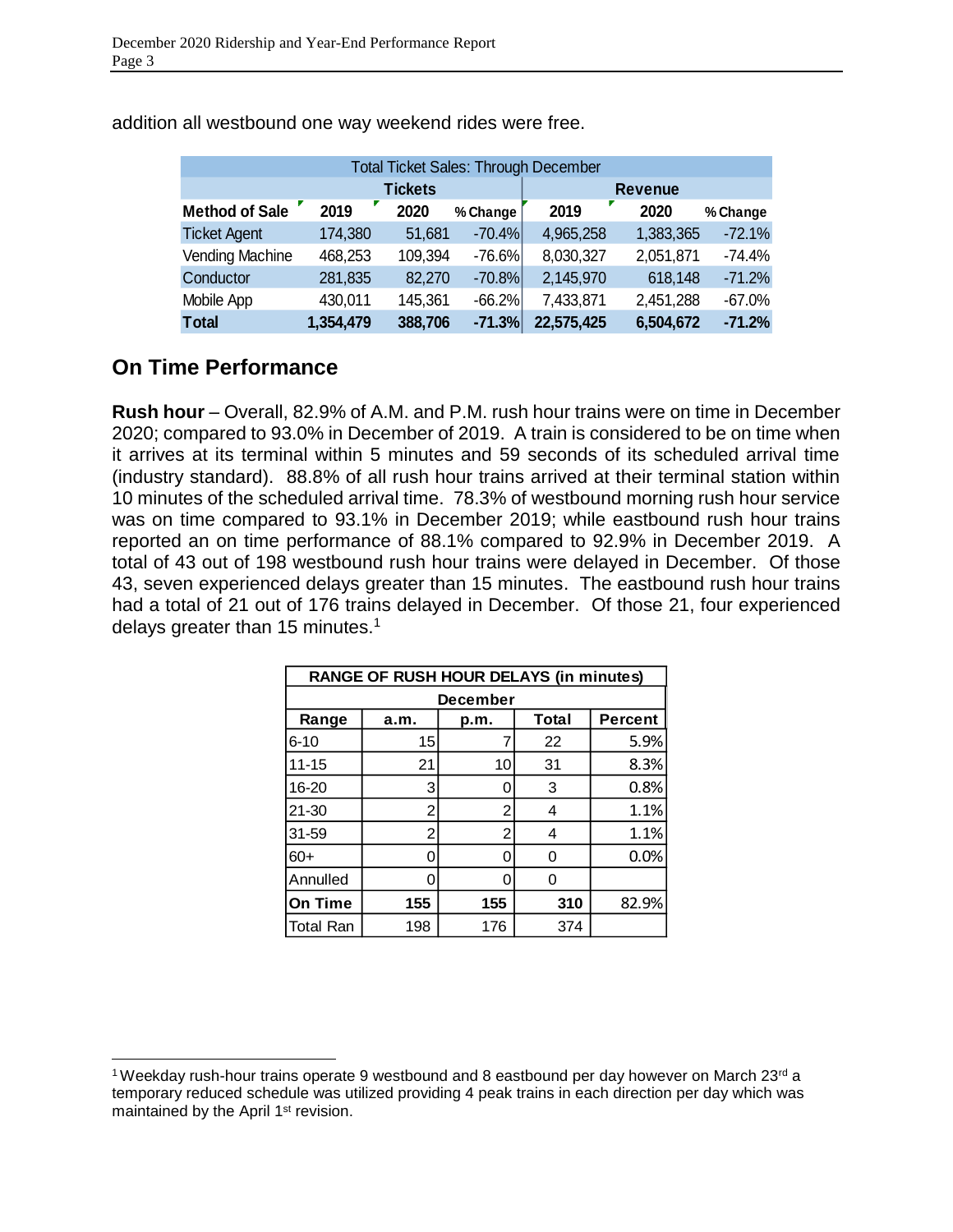**Overall** – The SSL scheduled 1,126 trains in December and experienced 163 delays in excess of 5 minutes (ranging from 6-154 minutes) with a median delay of 12 minutes. December of 2020 experienced eight annulled trains. In December 2019 the South Shore Line scheduled 1,102 trains with 168 delays in



excess of 5 minutes (ranging from 6-88 minutes) with a median delay of 10 minutes. December of 2019 experienced one annulled trains.

| <b>Cumulative On Time Comparison</b> |       |       |  |  |  |  |  |
|--------------------------------------|-------|-------|--|--|--|--|--|
| Thru December                        | 2019  | 2020  |  |  |  |  |  |
| Weekday                              | 82.6% | 85.7% |  |  |  |  |  |
| Peak                                 | 90.7% | 88.7% |  |  |  |  |  |
| Off-peak                             | 77.2% | 83.7% |  |  |  |  |  |
| Weekend                              | 70.0% | 82.0% |  |  |  |  |  |
| <b>Overall</b>                       | 80.4% | 85.0% |  |  |  |  |  |

**Delays caused by railroad maintenance.** Besides the unexpected delays, passengers may also experience delays caused by railroad construction and maintenance projects. Every effort is made to schedule this work during off-peak and weekends to keep the impact of delays to a minimum. We also post service bulletins in the stations and on our web site in advance of anticipated delays.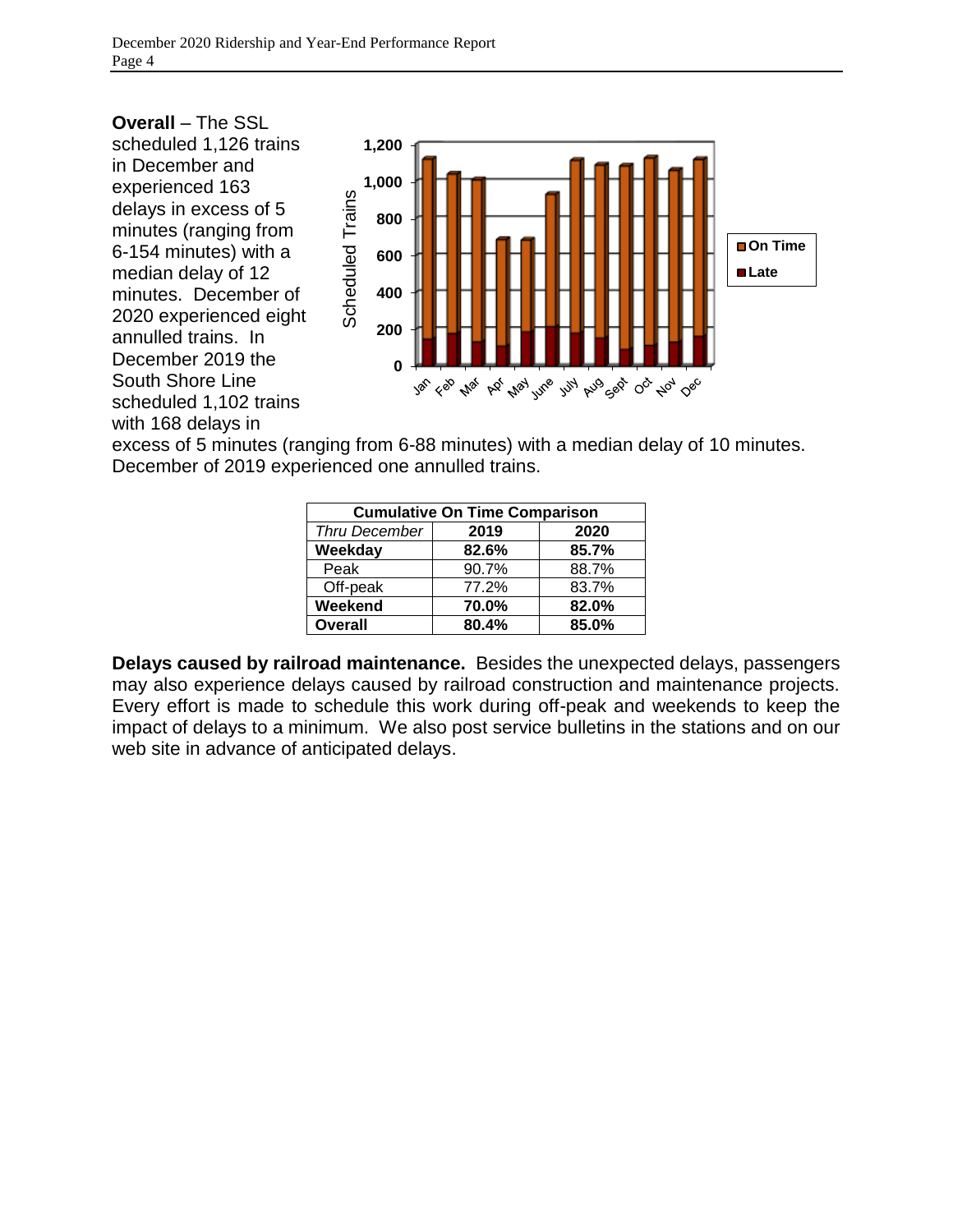### **Year-End Performance**

**Rush hour** – For the calendar year 2020 3,428 out of 3,863, or 88.7%, of rush hour trains were on time compared with 90.7% in 2019. A total of 93.5% of trains arrived within 10 minutes of the scheduled arrival time, and 96.3% arrived within 15 minutes of the scheduled arrival time.

**Overall** – NICTD operated 12,060 trains in 2020 and 10,251, or 85.0% arrived at their terminal on time compared to 80.4% in 2019. A total of 91.9% and 95.3% arrived within 10 and 15 minutes of the scheduled arrival time respectively.

### **Maintenance and Capital Improvement Summary**

### **New Starts Projects**

- The West Lake Corridor project received \$100,000,000 funding allocation from the Federal Transit Administration (FTA) and a full funding grant agreement was awarded in October of 2020.
- In January of 2020 bids were received from two proposers for the design bid build contract for the West Lake Corridor project. A contract and notice to proceed was awarded to F.H. Paschen Ragnar Benson Joint Venture in October after the grant was awarded.
- The Double Track Northwest Indiana project received two allocations from FTA in 2020 totaling \$100,000,000. A full funding grant agreement was submitted in November of 2020 and awarded in January of 2021.
- As of December of 2020 the Double Track Northwest Indiana project is at 90% design level.

### **Track**

- All mainline and passing siding rails underwent ultrasonic rail testing and geometry testing.
- NICTD completed undercutting on 4 miles of track.
- Brush and weeds were cut back along over 75 miles of track.
- Crews upgraded two miles of curved rail.
- A total of six highway grade crossings were resurfaced
- NICTD completed upgrades to two switches.
- New ties were installed on 9 miles of main line track.

### **Building & Bridge**

 The East Chicago station second head house entrance construction was completed and the new tunnel and stairwell accessing the platform were opened for passenger use.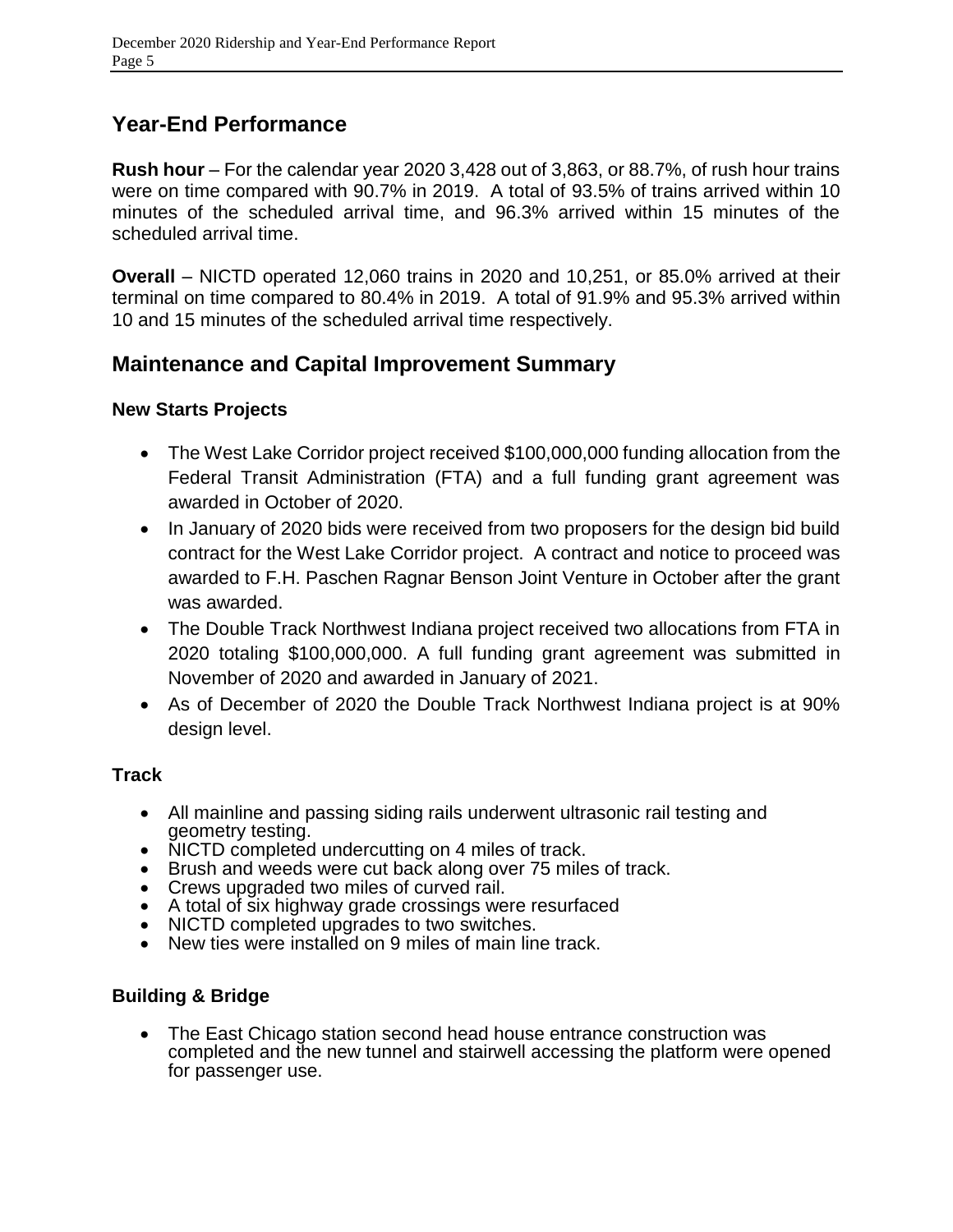- The East Chicago station parking lot also underwent upgraded improvements to the parking lot, including moving and entrance and the new addition of a traffic light.
- Gary Metro Station's elevator controller was upgraded.
- Hand sanitizers for improved passenger safety was installed at all enclosed stations.
- Annual inspections of all bridges, culverts, and buildings was completed.

### **Positive Train Control**

- By the end of 2020 NICTD has fully implemented a FRA certified and interoperable PTC system.
- All trains operating on NICTD territory are now running in PTC Revenue Service Operations.
- NICTD is fully interoperable with Metra, CN and NS for all NICTD and CSS PTC train runs.

### **Signal**

- The signal department performed preliminary signal work for phase two of the East Chicago project which is comprised of track and signal improvements.
- Crews installed 20 highway crossing warning systems across Porter, La Porte, and St. Joseph Counties.
- NICTD upgraded six miles of fixed termination catenary for the ongoing Phase III Catenary Project.
- An additional 75 poles were set to prepare for the next catenary replacement to take place in 2021.

### **Substations**

- The design phase for modernizing and improving the Traction Power Substation System (TPSS) continued in 2020.
- Design plans and specifications were developed for existing and new substations based on load flow models.

### **Mechanical – Rail Cars**

- NICTD's end life rehabilitation program is ongoing.
- Phase I of a DVR installation was completed.
- Work began with LTK on the acquisition of 26 additional rail cars to support NICTD's current service once the West Lake Corridor service begins.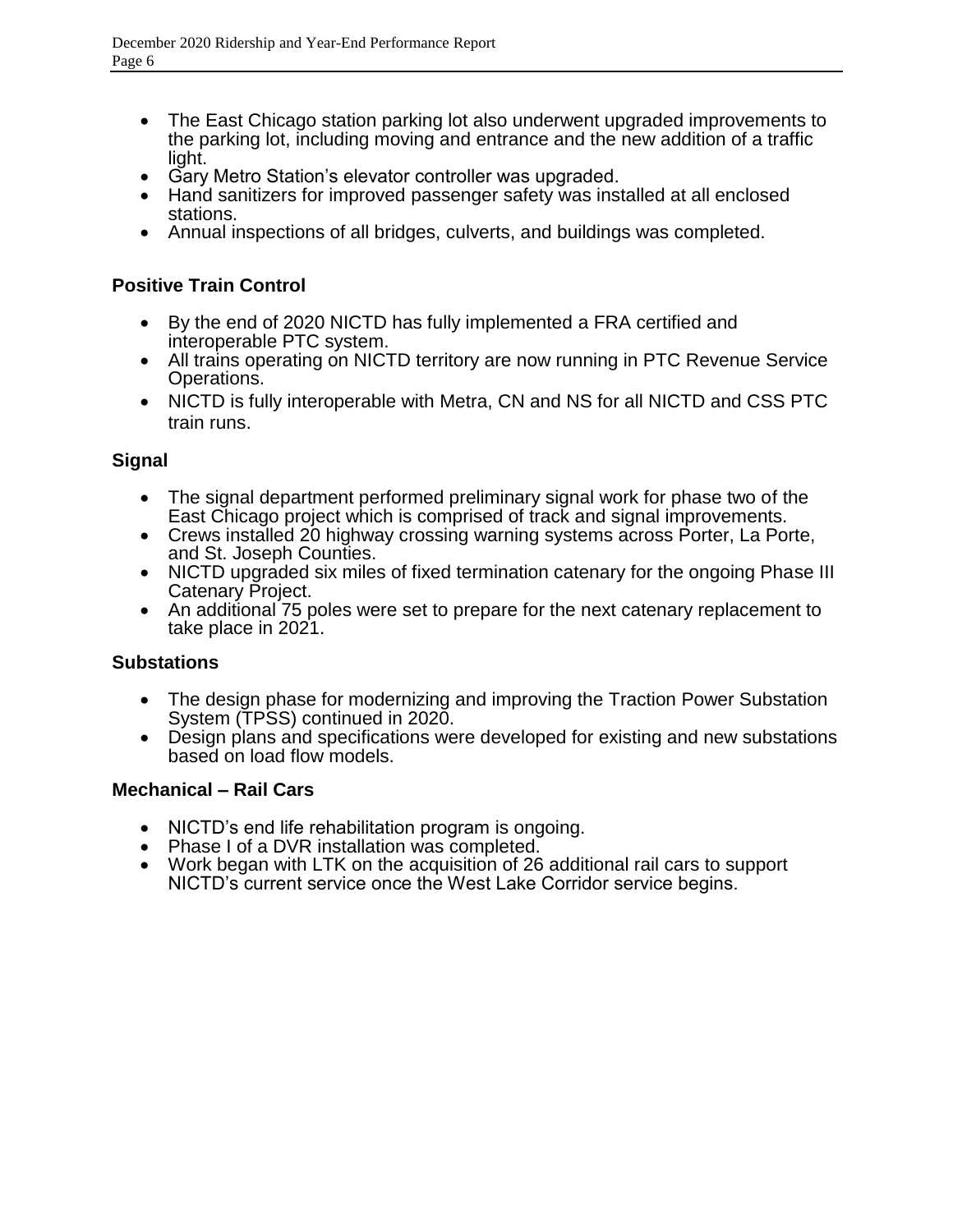|      |                |         | ANNULLED TRAINS OR DELAYS IN EXCESS OF 59 MINUTES |      |         |         |                                       |
|------|----------------|---------|---------------------------------------------------|------|---------|---------|---------------------------------------|
| Date | Train #        | Minutes | Reason                                            | Date | Train # | Minutes | Reason                                |
| 1/2  | 102            | Anulled | Car caught in wire.                               | 6/8  | 101     | Anulled | Chicago protests                      |
|      | 203            | Anulled | Anulled due to 102 issues                         |      | 401     | Anulled | <b>Construction &amp; Maintenance</b> |
| 1/6  | 104            | Anulled | Equipment issues                                  |      | 422     | Anulled | <b>Construction &amp; Maintenance</b> |
|      | 205            | Anulled | Anulled due to 104 issues                         |      | 424     | Anulled | Construction & Maintenance            |
| 1/19 | 701            | Anulled | Weather                                           | 6/9  | 401     | Anulled | <b>Construction &amp; Maintenance</b> |
|      | 703            | Anulled | Weather                                           |      | 422     | Anulled | Construction & Maintenance            |
| 1/23 | 214            | 98      | Fire alarm at arrival station                     |      | 424     | Anulled | Construction & Maintenance            |
| 2/22 | 600            | 72      | Derailment                                        | 6/10 | 401     | Anulled | Construction & Maintenance            |
| 3/3  | $\overline{7}$ | 82      | Equipment issues                                  |      | 422     | Anulled | <b>Construction &amp; Maintenance</b> |
|      | 107            | 69      | Equipment issues                                  |      | 424     | Anulled | <b>Construction &amp; Maintenance</b> |
|      | 216            | Anulled | Car caught in wire.                               | 6/11 | 401     | Anulled | <b>Construction &amp; Maintenance</b> |
| 3/7  | 606            | 104     | Metra power outage                                |      | 422     | Anulled | <b>Construction &amp; Maintenance</b> |
|      | 613            | 135     | Metra power outage                                |      | 424     | Anulled | <b>Construction &amp; Maintenance</b> |
|      | 504            | 154     | Metra power outage                                | 6/12 | 401     | Anulled | <b>Construction &amp; Maintenance</b> |
|      | 603            | Anulled | Metra power outage                                | 6/21 | 506     | 74      | Equipment issues                      |
| 3/10 | 110            | 62      | Equipment issues                                  | 6/29 | 11      | 65      | <b>Construction &amp; Maintenance</b> |
| 3/21 | 502            | 60      | Equipment issues                                  |      | 17      | 103     | Construction & Maintenance            |
| 4/16 | 507            | 60      | Train collision w/ car                            |      | 96      | 19      | <b>Construction &amp; Maintenance</b> |
| 5/29 | 610            | 68      | Late turn of equipment.                           |      | 20      | 122     | Construction & Maintenance            |
| 6/1  | <b>ALL</b>     | Anulled | Chicago protests                                  |      | 109     | 95      | Construction & Maintenance            |
| 6/2  | <b>ALL</b>     | Anulled | Chicago protests                                  |      | 111     | 102     | Construction & Maintenance            |
| 6/3  | 510            | Anulled | Chicago protests                                  |      | 113     | 115     | Construction & Maintenance            |
|      | 601            | Anulled | Chicago protests                                  |      | 115     | 98      | <b>Construction &amp; Maintenance</b> |
|      | 613            | Anulled | Chicago protests                                  |      | 117     |         | 99 Construction & Maintenance         |
| 6/4  | 510            | Anulled | Chicago protests                                  |      | 118     | Anulled | Construction & Maintenance            |
|      | 601            | Anulled | Chicago protests                                  |      | 119     | 85      | Construction & Maintenance            |
|      | 613            | Anulled | Chicago protests                                  |      | 217     | 84      | Construction & Maintenance            |
| 6/5  | 510            | Anulled | Chicago protests                                  | 6/30 | 11      | 70      | Power Outage                          |
|      | 601            | Anulled | Chicago protests                                  |      | 17      | 107     | Power Outage                          |
|      | 613            | Anulled | Chicago protests                                  |      | 22      | 80      | Power Outage                          |
| 6/6  | 510            | Anulled | Chicago protests                                  |      | 116     | 81      | Power Outage                          |
|      | 601            | Anulled | Chicago protests                                  |      | 217     | Anulled | Power Outage                          |
|      | 613            | Anulled | Chicago protests                                  |      | 218     | 60      | Power Outage                          |
| 6/7  | 510            | Anulled | Chicago protests                                  |      | 222     | Anulled | Power Outage                          |
|      | 601            | Anulled | Chicago protests                                  |      | 422     | 85      | Power Outage                          |
|      | 613            | Anulled | Chicago protests                                  |      |         |         |                                       |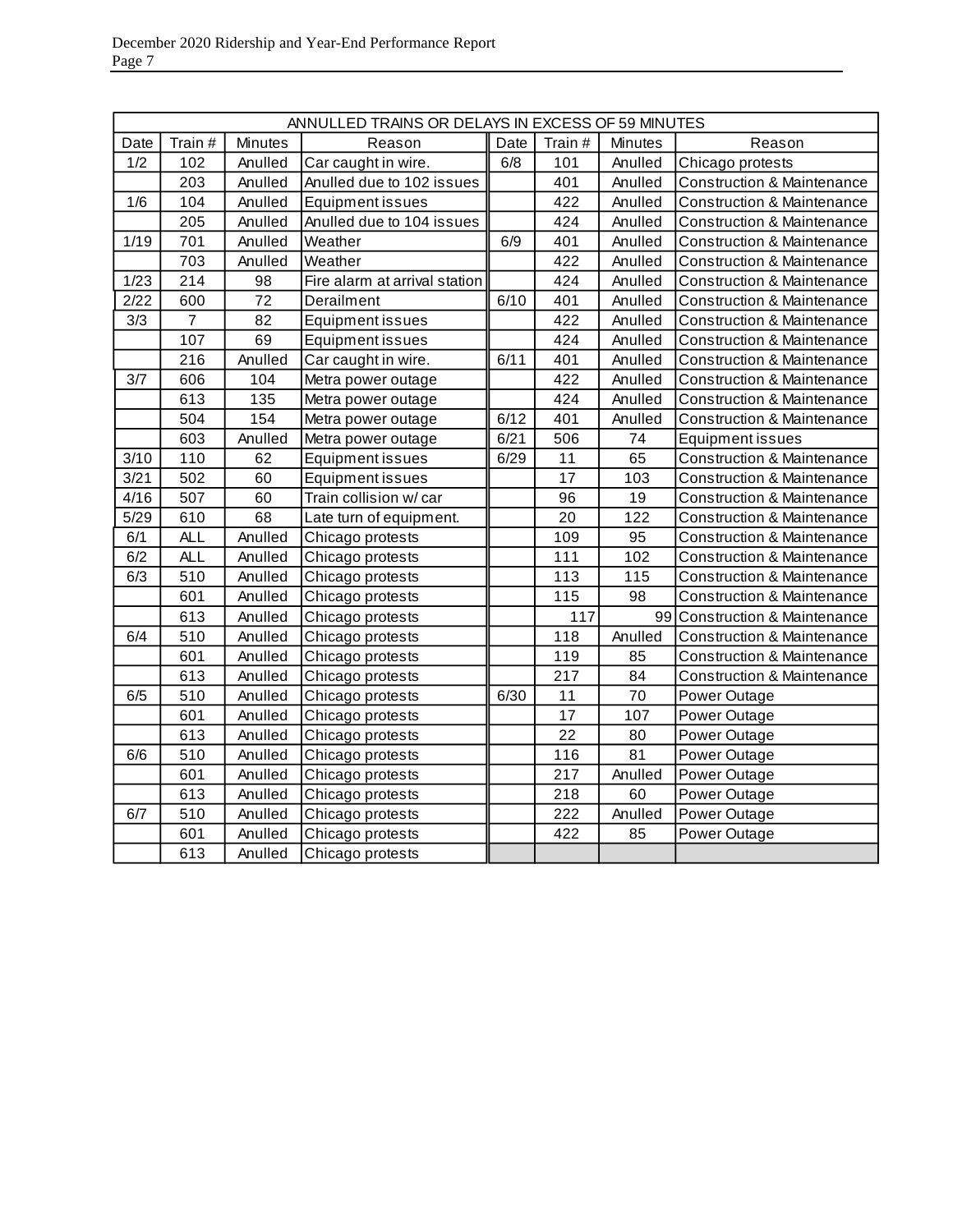|      | ANNULLED TRAINS OR DELAYS IN EXCESS OF 59 MINUTES |         |                        |       |                |         |                               |  |  |
|------|---------------------------------------------------|---------|------------------------|-------|----------------|---------|-------------------------------|--|--|
| Date | Train #                                           | Minutes | Reason                 | Date  | Train #        | Minutes | Reason                        |  |  |
| 7/1  | 110                                               | 62      | Power outage.          | 8/10  | 11             | 197     | Power outage from storm       |  |  |
|      | 112                                               | 60      | Power outage.          |       | 17             | 160     | Power outage from storm       |  |  |
|      | 114                                               | 65      | Power outage.          |       | 111            | 183     | Power outage from storm       |  |  |
|      | 203                                               | 60      | Power outage.          |       | 113            | 142     | Power outage from storm       |  |  |
|      | 207                                               | 70      | Power outage.          |       | 115            | 112     | Power outage from storm       |  |  |
| 7/13 | 401                                               | Anulled | Cat wire replacement   |       | 117            | 175     | Power outage from storm       |  |  |
|      | 422                                               | Anulled | Cat wire replacement   |       | 119            | 113     | Power outage from storm       |  |  |
|      | 424                                               | Anulled | Cat wire replacement   |       | 217            | Anulled | Power outage from storm       |  |  |
| 7/14 | 401                                               | Anulled | Cat wire replacement   |       | 222            | Anulled | Power outage from storm       |  |  |
|      | 422                                               | Anulled | Cat wire replacement   |       | 401            | Anulled | Catenary wire replacement     |  |  |
|      | 424                                               | Anulled | Cat wire replacement   |       | 422            | Anulled | Catenary wire replacement     |  |  |
| 7/15 | 401                                               | Anulled | Cat wire replacement   |       | 424            | Anulled | Catenary wire replacement     |  |  |
|      | 422                                               | Anulled | Cat wire replacement   | 8/11  | 401            | Anulled | Catenary wire replacement     |  |  |
|      | 424                                               | Anulled | Cat wire replacement   |       | 422            | Anulled | Catenary wire replacement     |  |  |
| 7/16 | 401                                               | Anulled | Cat wire replacement   |       | 424            | Anulled | Catenary wire replacement     |  |  |
|      | 422                                               | Anulled | Cat wire replacement   | 8/12  | 401            | Anulled | Catenary wire replacement     |  |  |
|      | 424                                               | Anulled | Cat wire replacement   |       | 422            | Anulled | Catenary wire replacement     |  |  |
| 7/17 | 401                                               | Anulled | Cat wire replacement   |       | 424            | Anulled | Catenary wire replacement     |  |  |
|      | 422                                               | Anulled | Cat wire replacement   | 8/13  | 401            | Anulled | Catenary wire replacement     |  |  |
|      | 424                                               | Anulled | Cat wire replacement   |       | 422            | Anulled | Catenary wire replacement     |  |  |
| 7/18 | 701                                               | Anulled | Cat wire replacement   |       | 424            | Anulled | Catenary wire replacement     |  |  |
|      | 703                                               | Anulled | Cat wire replacement   | 8/14  | 401            | Anulled | Catenary wire replacement     |  |  |
| 7/19 | 701                                               | Anulled | Cat wire replacement   | 8/27  | 109            | 60      | Equipment mechanical issue    |  |  |
|      | 703                                               | Anulled | Cat wire replacement   | 10/2  | 123            | 63      | Switch issues on Metra Track  |  |  |
| 7/20 | 401                                               | Anulled | Cat wire replacement   | 10/23 | 19             | 66      | Car stopped on tracks         |  |  |
|      | 422                                               | Anulled | Cat wire replacement   |       | 222            | 82      | Car stopped on tracks         |  |  |
|      | 424                                               | Anulled | Cat wire replacement   | 10/26 | 121            | 73      | Power Outage                  |  |  |
| 7/21 | 401                                               | Anulled | Cat wire replacement   | 11/2  | $\overline{7}$ | 64      | Metra signal issues           |  |  |
|      | 422                                               | Anulled | Cat wire replacement   | 11/10 | 19             | 62      | Metra fallen wire.            |  |  |
|      | 424                                               | Anulled | Cat wire replacement   |       | 119            | 108     | Metra fallen wire.            |  |  |
| 7/22 | 401                                               | Anulled | Cat wire replacement   | 11/30 | 119            | 136     | Ice on wires.                 |  |  |
|      | 422                                               | Anulled | Cat wire replacement   | 12/8  | 209            | Anulled | Prior train derailment        |  |  |
|      | 424                                               | Anulled | Cat wire replacement   |       | 220            | Anulled | Prior train derailment        |  |  |
| 7/23 | 401                                               | Anulled | Cat wire replacement   | 12/14 | 422            | Anulled | PTC test train using equip.   |  |  |
|      | 422                                               | Anulled | Cat wire replacement   | 12/15 | 422            | Anulled | PTC test train using equip.   |  |  |
|      | 424                                               | Anulled | Cat wire replacement   | 12/16 | 422            | Anulled | PTC test train using equip.   |  |  |
| 7/24 | 17                                                | 67      | Delays on Metras line  | 12/17 | 422            | Anulled | PTC test train using equip.   |  |  |
|      | 20                                                | 80      | Delays on Metras line  | 12/18 | 422            | Anulled | PTC test train using equip.   |  |  |
|      | 401                                               | Anulled | Cat wire replacement   | 12/21 | 121            | 65      | Late turn of equipment.       |  |  |
| 7/27 | 101                                               | 123     | Delays on Metras line  |       | 222            | Anulled | Equipment malfunction         |  |  |
| 8/3  | 19                                                | 62      | Delays on Metra's line | 12/25 | 504            | 154     | Equipment malfunction         |  |  |
| 8/8  | 508                                               | 159     | Trespasser on the rail |       | 507            | 71      | Switch problems on Metra trac |  |  |
|      | 509                                               | 125     | Trespasser on the rail |       |                |         |                               |  |  |
|      | 511                                               | 60      | Trespasser on the rail |       |                |         |                               |  |  |
|      | 610                                               | 70      | Trespasser on the rail |       |                |         |                               |  |  |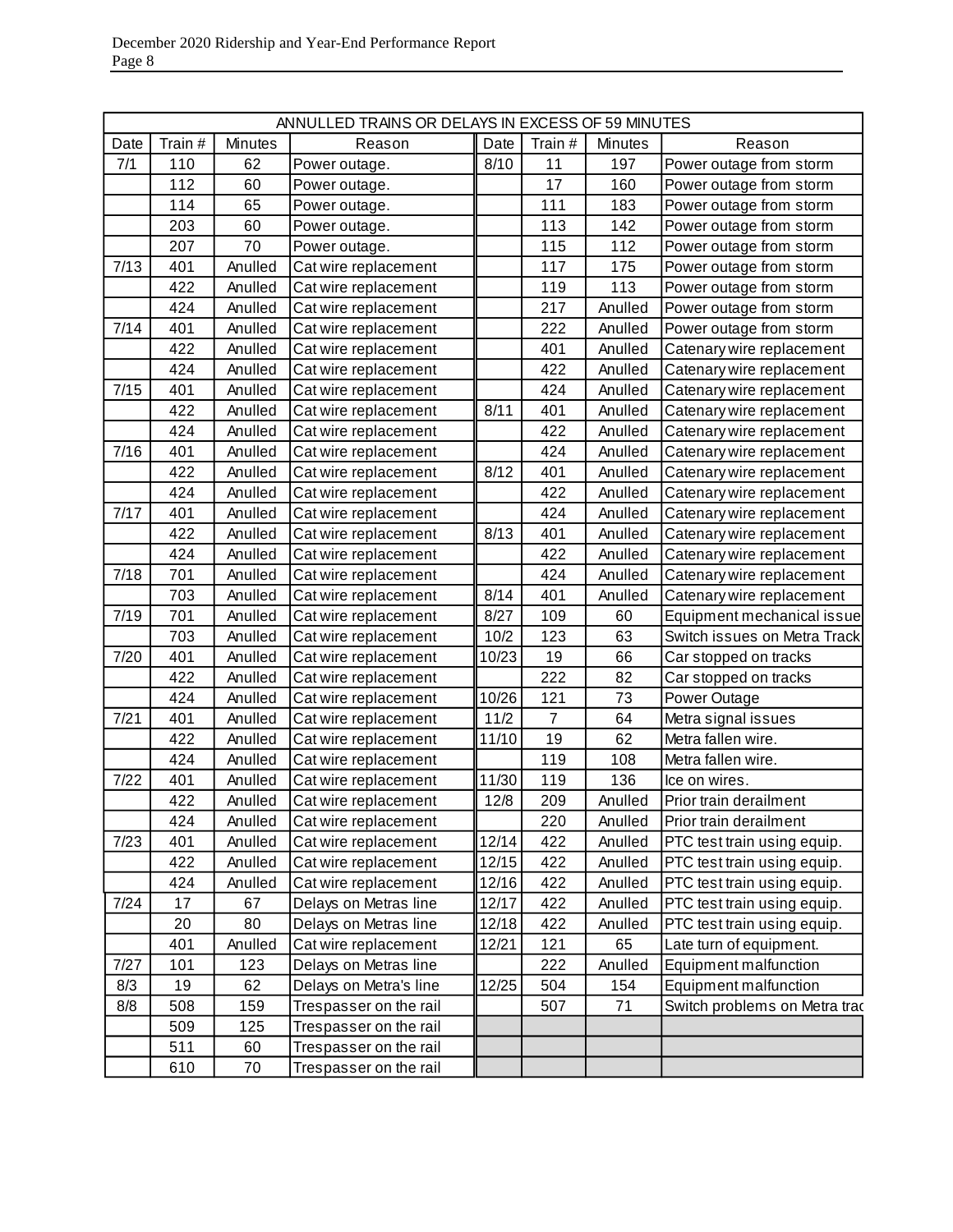|                          | 2018                                  | <b>Work</b> | 2019              | <b>Work</b> | 2020              | <b>Work</b> | Change    |
|--------------------------|---------------------------------------|-------------|-------------------|-------------|-------------------|-------------|-----------|
|                          | <b>Passengers</b>                     | Days        | <b>Passengers</b> | Days        | <b>Passengers</b> | <b>Days</b> | 19/20     |
| <b>Monthly Ridership</b> |                                       |             |                   |             |                   |             |           |
| January                  | 251,990                               | 22          | 226,385           | 22          | 254,857           | 22          | 12.6%     |
| February                 | 242,120                               | 20          | 222,250           | 20          | 246,095           | 20          | 10.7%     |
| March                    | 283,789                               | 22          | 272,150           | 21          | 130,362           | 22          | $-52.1%$  |
| April                    | 279,888                               | 21          | 277,549           | 22          | 15,714            | 22          | $-94.3%$  |
| May                      | 288,137                               | 22          | 282,752           | 22          | 19,614            | 20          | $-93.1%$  |
| June                     | 299,731                               | 21          | 293,325           | 20          | 32,249            | 22          | $-89.0\%$ |
|                          | <b>Cumulative Comparison</b>          |             |                   |             |                   |             |           |
| January                  | 251,990                               | 22          | 226,385           | 22          | 254,857           | 22          | 12.6%     |
| February                 | 494,110                               | 42          | 448,635           | 42          | 500,952           | 42          | 11.7%     |
| March                    | 777,899                               | 64          | 720,785           | 63          | 631,314           | 64          | $-12.4%$  |
| April                    | 1,057,787                             | 85          | 998,334           | 85          | 647,028           | 86          | $-35.2%$  |
| May                      | 1,345,924                             | 107         | 1,281,086         | 107         | 666,642           | 106         | $-48.0%$  |
| June                     | 1,645,655                             | 128         | 1,574,411         | 127         | 698,891           | 128         | $-55.6%$  |
|                          | Average Weekday Ridership             |             |                   |             |                   |             |           |
| January                  | 10,213                                |             | 9,086             |             | 10,336            |             | 13.8%     |
| February                 | 10,413                                |             | 10,121            |             | 10,437            |             | 3.1%      |
| March                    | 11,043                                |             | 10,761            |             | 5,267             |             | $-51.1%$  |
| April                    | 11,490                                |             | 11,182            |             | 627               |             | $-94.4%$  |
| May                      | 11,375                                |             | 11,167            |             | 787               |             | $-93.0%$  |
| June                     | 12,023                                |             | 12,101            |             | 1,900             |             | $-84.3%$  |
|                          | Average Weekday Peak Period Ridership |             |                   |             |                   |             |           |
| January                  | 7,982                                 |             | 7,052             |             | 8,028             |             | 13.8%     |
| February                 | 7,914                                 |             | 7,833             |             | 8,057             |             | 2.9%      |
| March                    | 8,214                                 |             | 8,116             |             | 4,051             |             | $-50.1%$  |
| April                    | 8,588                                 |             | 8,344             |             | 375               |             | $-95.5%$  |
| May                      | 8,422                                 |             | 8,285             |             | 468               |             | $-94.4%$  |
| June                     | 8,542                                 |             | 8,627             |             | 1,084             |             | $-87.4%$  |
|                          | Average Weekday Off-Peak Ridership    |             |                   |             |                   |             |           |
| January                  | 2,231                                 |             | 2,034             |             | 2,309             |             | 13.5%     |
| February                 | 2,499                                 |             | 2,288             |             | 2,381             |             | 4.0%      |
| March                    | 2,829                                 |             | 2,645             |             | 1,215             |             | 4.0%      |
| April                    | 2,902                                 |             | 2,839             |             | 252               |             | 4.0%      |
| May                      | 2,953                                 |             | 2,881             |             | 320               |             | 4.0%      |
| June                     | 3,481                                 |             | 3,473             |             | 816               |             | 4.0%      |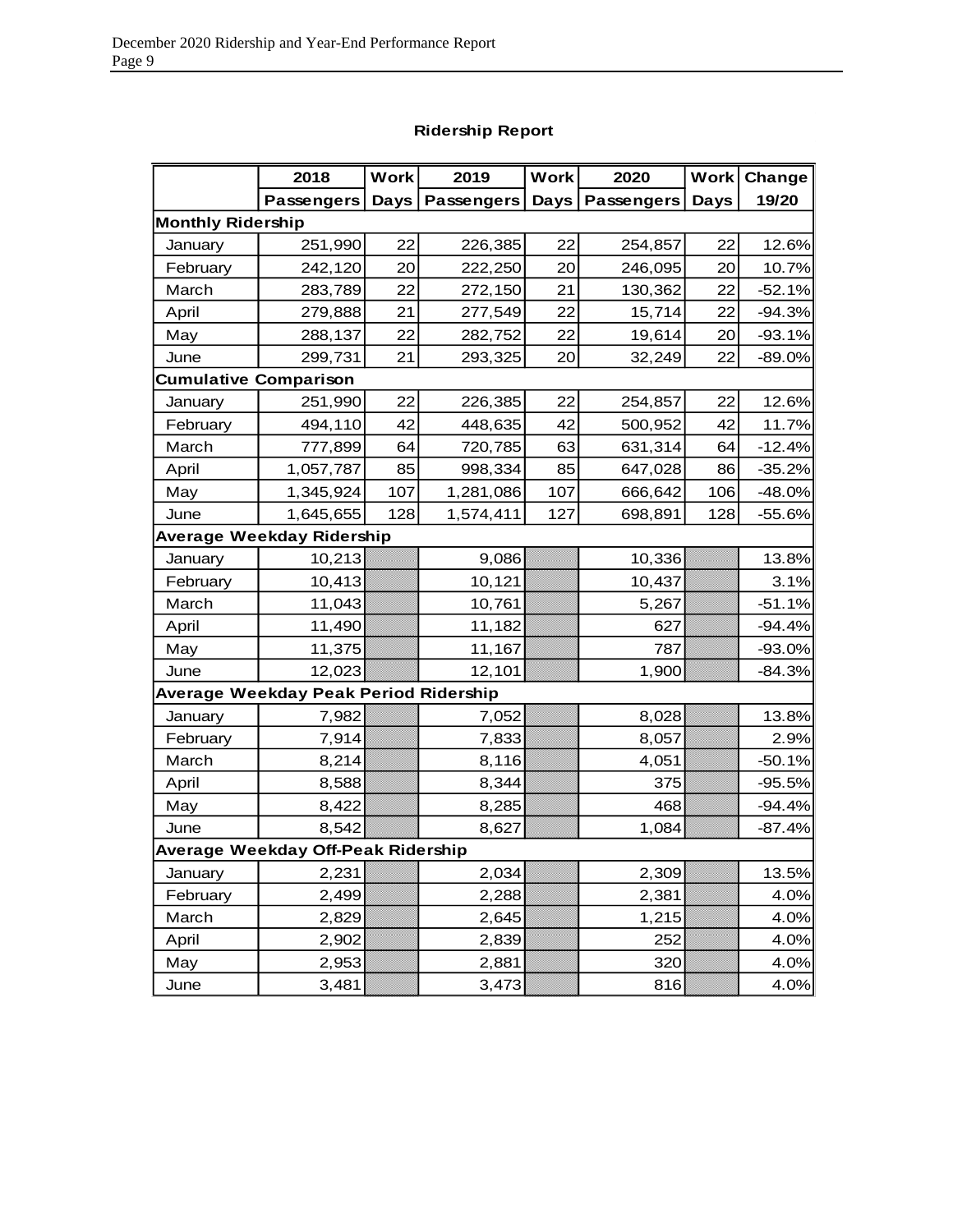|          | 2018                                        | <b>Work</b> | 2019              | Work | 2020              | Work | Change   |  |  |
|----------|---------------------------------------------|-------------|-------------------|------|-------------------|------|----------|--|--|
|          | <b>Passengers</b>                           | Days        | <b>Passengers</b> | Days | <b>Passengers</b> | Days | 19/20    |  |  |
|          | Average Weekend/Holiday Ridership (per day) |             |                   |      |                   |      |          |  |  |
| January  | 3,035                                       |             | 2,943             |      | 3,051             |      | 3.7%     |  |  |
| February | 4,233                                       |             | 3,744             |      | 4,150             |      | 10.8%    |  |  |
| March    | 4,538                                       |             | 4,617             |      | 1,611             |      | $-65.1%$ |  |  |
| April    | 4,288                                       |             | 3,943             |      | 239               |      | $-93.9%$ |  |  |
| May      | 4,210                                       |             | 4,121             |      | 352               |      | $-91.5%$ |  |  |
| June     | 5,249                                       |             | 5,132             |      | 997               |      | $-80.6%$ |  |  |
|          | <b>Monthly South Bend Ridership</b>         |             |                   |      |                   |      |          |  |  |
| January  | 15,027                                      |             | 14,125            |      | 15,044            |      | 6.5%     |  |  |
| February | 16,778                                      |             | 12,881            |      | 15,748            |      | 22.3%    |  |  |
| March    | 21,230                                      |             | 20,397            |      | 8,640             |      | $-57.6%$ |  |  |
| April    | 20,509                                      |             | 20,180            |      | 1,903             |      | $-90.6%$ |  |  |
| May      | 19,452                                      |             | 19,127            |      | 2,929             |      | $-84.7%$ |  |  |
| June     | 20,965                                      |             | 20,088            |      | 3,854             |      | $-80.8%$ |  |  |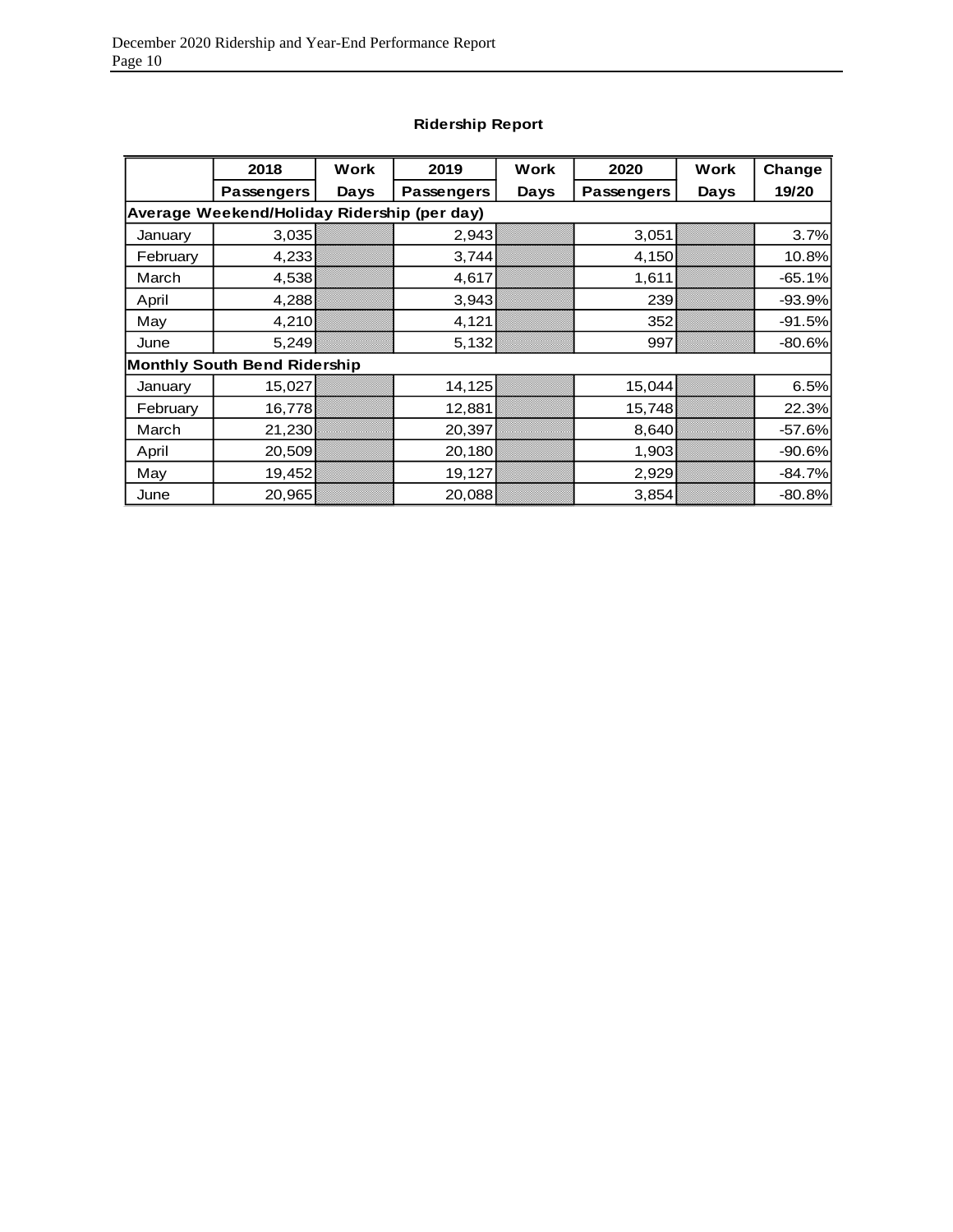|                                              | 2018              | Work        | 2019              | <b>Work</b> | 2020              | <b>Work</b> | Change   |
|----------------------------------------------|-------------------|-------------|-------------------|-------------|-------------------|-------------|----------|
|                                              | <b>Passengers</b> | <b>Days</b> | <b>Passengers</b> | <b>Days</b> | <b>Passengers</b> | <b>Days</b> | 19/20    |
| <b>Monthly Ridership</b>                     |                   |             |                   |             |                   |             |          |
| July                                         | 326,061           | 21          | 311,676           | 22          | 51,689            | 23          | $-83.4%$ |
| August                                       | 329,094           | 23          | 309,343           | 22          | 52,105            | 21          | $-83.2%$ |
| September                                    | 266,558           | 19          | 263,338           | 20          | 55,018            | 21          | $-79.1%$ |
| October                                      | 294,835           | 23          | 288,904           | 23          | 56,316            | 22          | $-80.5%$ |
| November                                     | 272,648           | 21          | 262,528           | 20          | 40,494            | 20          | $-84.6%$ |
| December                                     | 265,346           | 20          | 273,403           | 21          | 40,536            | 22          | $-85.2%$ |
| <b>CUMULATIVE COMPARISON</b>                 |                   |             |                   |             |                   |             |          |
| July                                         | 1,971,716         | 149         | 1,886,087         | 149         | 750,580           | 151         | $-60.2%$ |
| August                                       | 2,300,810         | 172         | 2,195,430         | 171         | 802,685           | 172         | $-63.4%$ |
| September                                    | 2,567,368         | 191         | 2,458,768         | 191         | 857,703           | 193         | $-65.1%$ |
| October                                      | 2,862,203         | 214         | 2,747,672         | 214         | 914,019           | 215         | $-66.7%$ |
| November                                     | 3,134,851         | 235         | 3,010,200         | 234         | 954,513           | 235         | $-68.3%$ |
| December                                     | 3,400,197         | 255         | 3,283,603         | 255         | 995,049           | 257         | $-69.7%$ |
| <b>AVERAGE WEEKDAY RIDERSHIP</b>             |                   |             |                   |             |                   |             |          |
| July                                         | 12,855            |             | 12,026            |             | 1,900             |             | $-84.2%$ |
| August                                       | 12,275            |             | 11,853            |             | 1,986             |             | $-83.2%$ |
| September                                    | 11,342            |             | 11,093            |             | 2,123             |             | $-80.9%$ |
| October                                      | 11,384            |             | 11,030            |             | 2,107             |             | $-80.9%$ |
| November                                     | 10,935            |             | 10,948            |             | 1,678             |             | $-84.7%$ |
| December                                     | 10,549            |             | 10,654            |             | 1,586             |             | $-85.1%$ |
| Thru December                                | 11,325            | 255         | 11,002            | 255         | 3,395             | 257         | $-69.1%$ |
| <b>AVERAGE WEEKDAY PEAK PERIOD RIDERSHIP</b> |                   |             |                   |             |                   |             |          |
| July                                         | 8,601             |             | 8,261             |             | 1,084             |             | $-86.9%$ |
| August                                       | 8,486             |             | 8,259             |             | 1,196             |             | $-85.5%$ |
| September                                    | 8,556             |             | 8,399             |             | 1,340             |             | $-84.0%$ |
| October                                      | 8,563             |             | 8,384             |             | 1,316             |             | $-84.3%$ |
| November                                     | 7,981             |             | 7,908             |             | 1,061             |             | $-86.6%$ |
| December                                     | 7,188             |             | 7,141             |             | 995               |             | $-86.1%$ |
| Thru December                                | 8,253             | 255         | 8,051             | 255         | 2,421             | 257         | $-69.9%$ |
| <b>AVERAGE WEEKDAY OFF-PEAK RIDERSHIP</b>    |                   |             |                   |             |                   |             |          |
| July                                         | 4,254             |             | 3,765             |             | 816               |             | $-78.3%$ |
| August                                       | 3,788             |             | 3,595             |             | 790               |             | $-78.0%$ |
| September                                    | 2,786             |             | 2,694             |             | 782               |             | $-71.0%$ |
| October                                      | 2,821             |             | 2,647             |             | 791               |             | $-70.1%$ |
| November                                     | 2,954             |             | 3,041             |             | 617               |             | -79.7%   |
| December                                     | 3,361             |             | 3,513             |             | 591               |             | $-83.2%$ |
| Thru December                                | 3,072             | 255         | 2,951             | 255         | 973               | 257         | $-67.0%$ |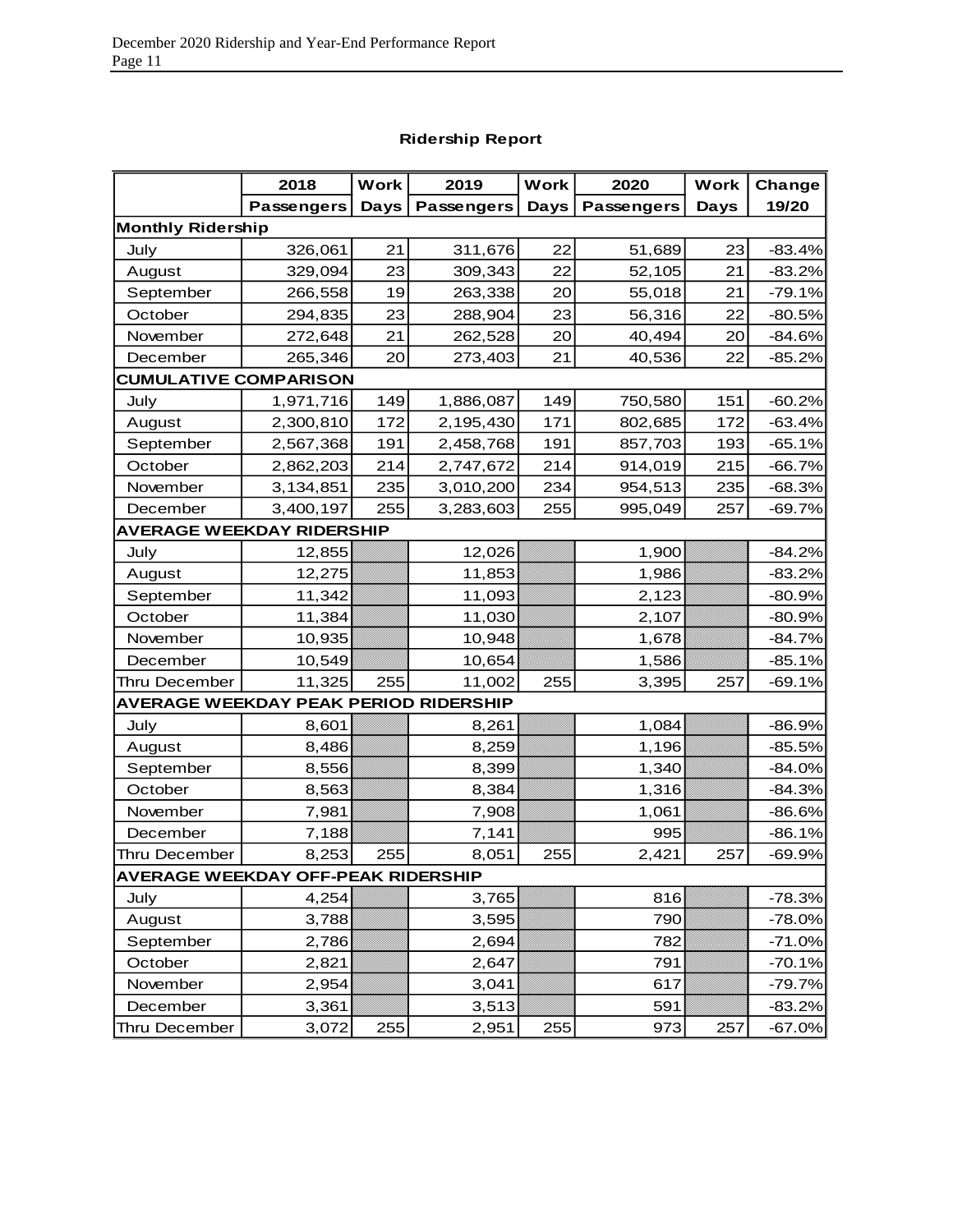|                                             | 2018              | Work | 2019              | <b>Work</b> | 2020              | <b>Work</b> | Change   |
|---------------------------------------------|-------------------|------|-------------------|-------------|-------------------|-------------|----------|
|                                             | <b>Passengers</b> | Days | <b>Passengers</b> | Days        | <b>Passengers</b> | Days        | 19/20    |
| Average Weekend/Holiday Ridership (per day) |                   |      |                   |             |                   |             |          |
| July                                        | 5,612             |      | 5,233             |             | 997               |             | $-80.9%$ |
| August                                      | 5,847             |      | 5,397             |             | 1,040             |             | $-80.7%$ |
| September                                   | 4,641             |      | 4,147             |             | 1,160             |             | $-72.0%$ |
| October                                     | 4,126             |      | 4,401             |             | 1,108             |             | $-74.8%$ |
| November                                    | 4,779             |      | 4,357             |             | 694               |             | $-84.1%$ |
| December                                    | 4,942             |      | 4,968             |             | 628               |             | $-87.4%$ |
| Thru December                               | 4,625             | 111  | 4,417             | 110         | 1,136             | 108         | $-69.8%$ |
| <b>MONTHLY SOUTH BEND RIDERSHIP</b>         |                   |      |                   |             |                   |             |          |
| July                                        | 25,692            |      | 23,571            |             | 5,847             |             | $-75.2%$ |
| August                                      | 22,070            |      | 20,433            |             | 6,293             |             | $-69.2%$ |
| September                                   | 20,944            |      | 19,530            |             | 6,151             |             | $-68.5%$ |
| October                                     | 18,422            |      | 20,997            |             | 6,760             |             | $-67.8%$ |
| November                                    | 22,997            |      | 22,150            |             | 4,924             |             | $-77.8%$ |
| December                                    | 22,575            |      | 22,795            |             | 4,523             |             | $-80.2%$ |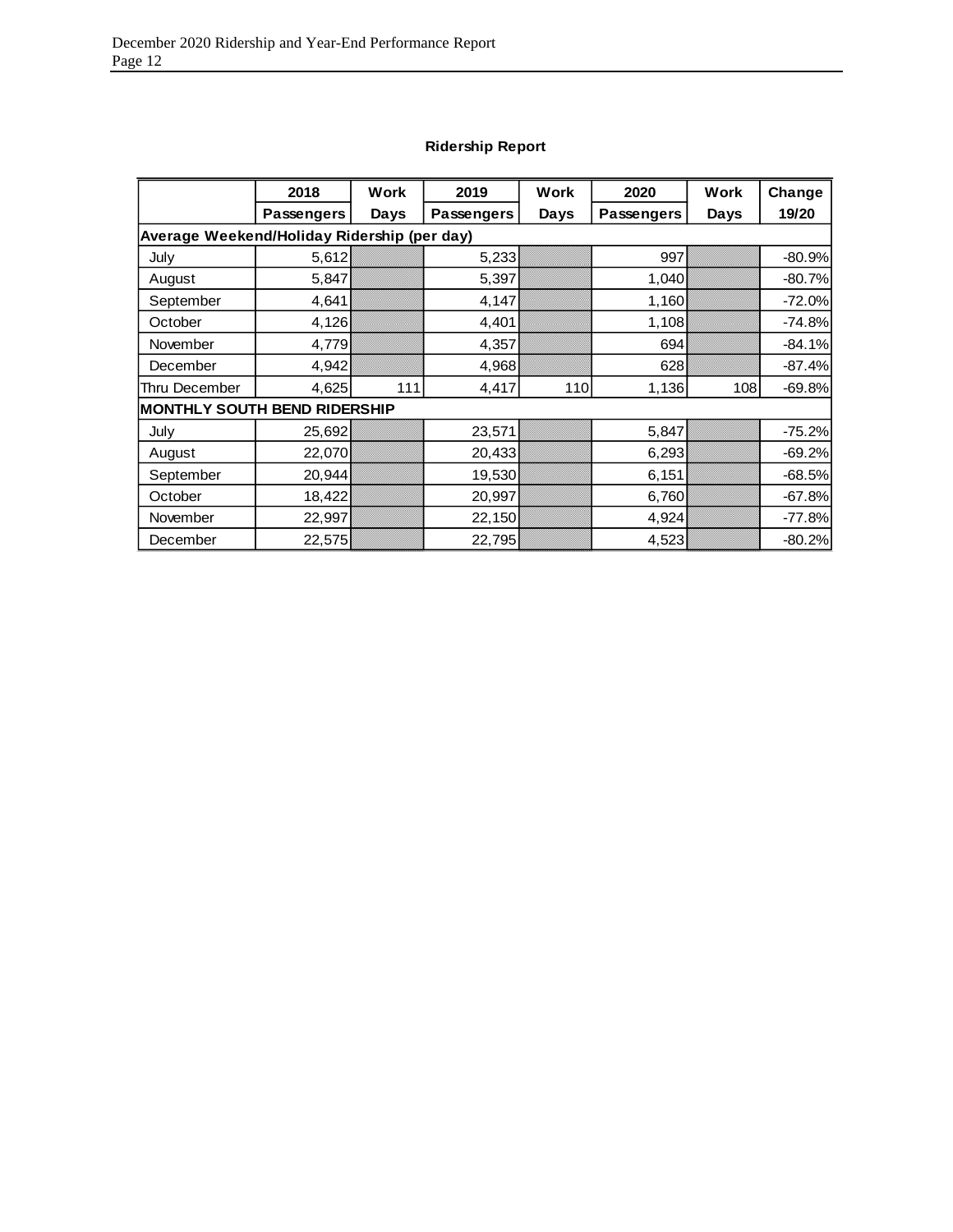

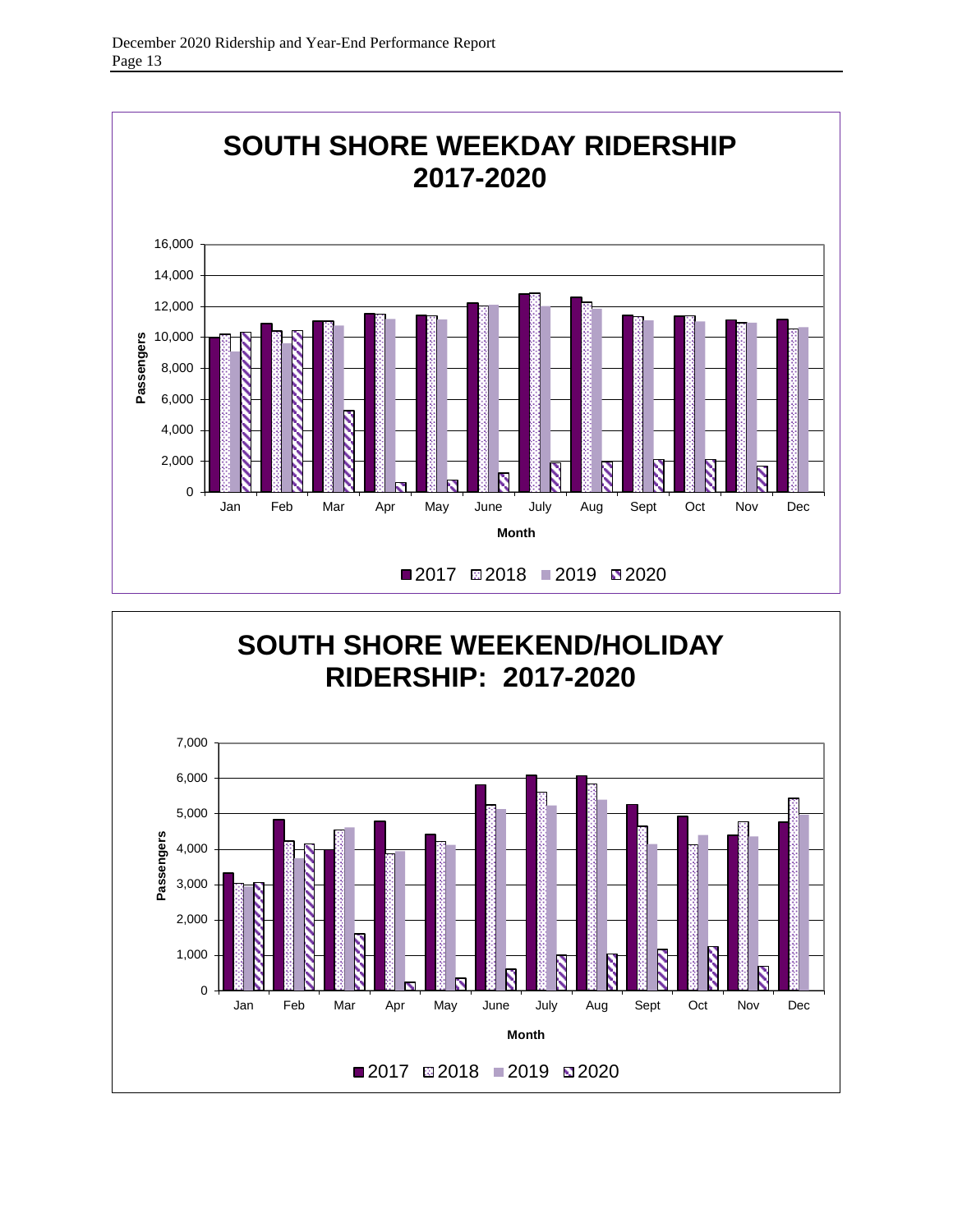

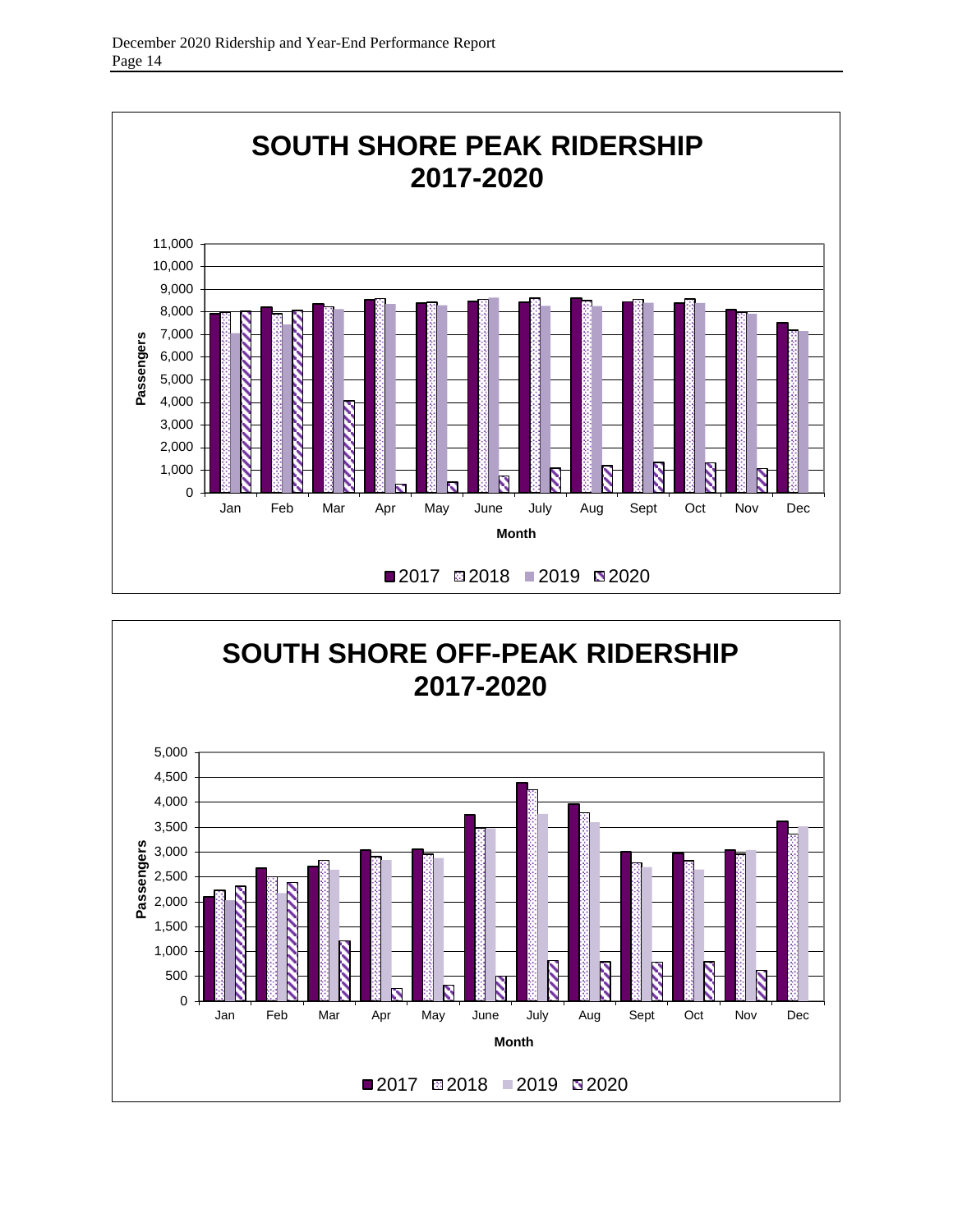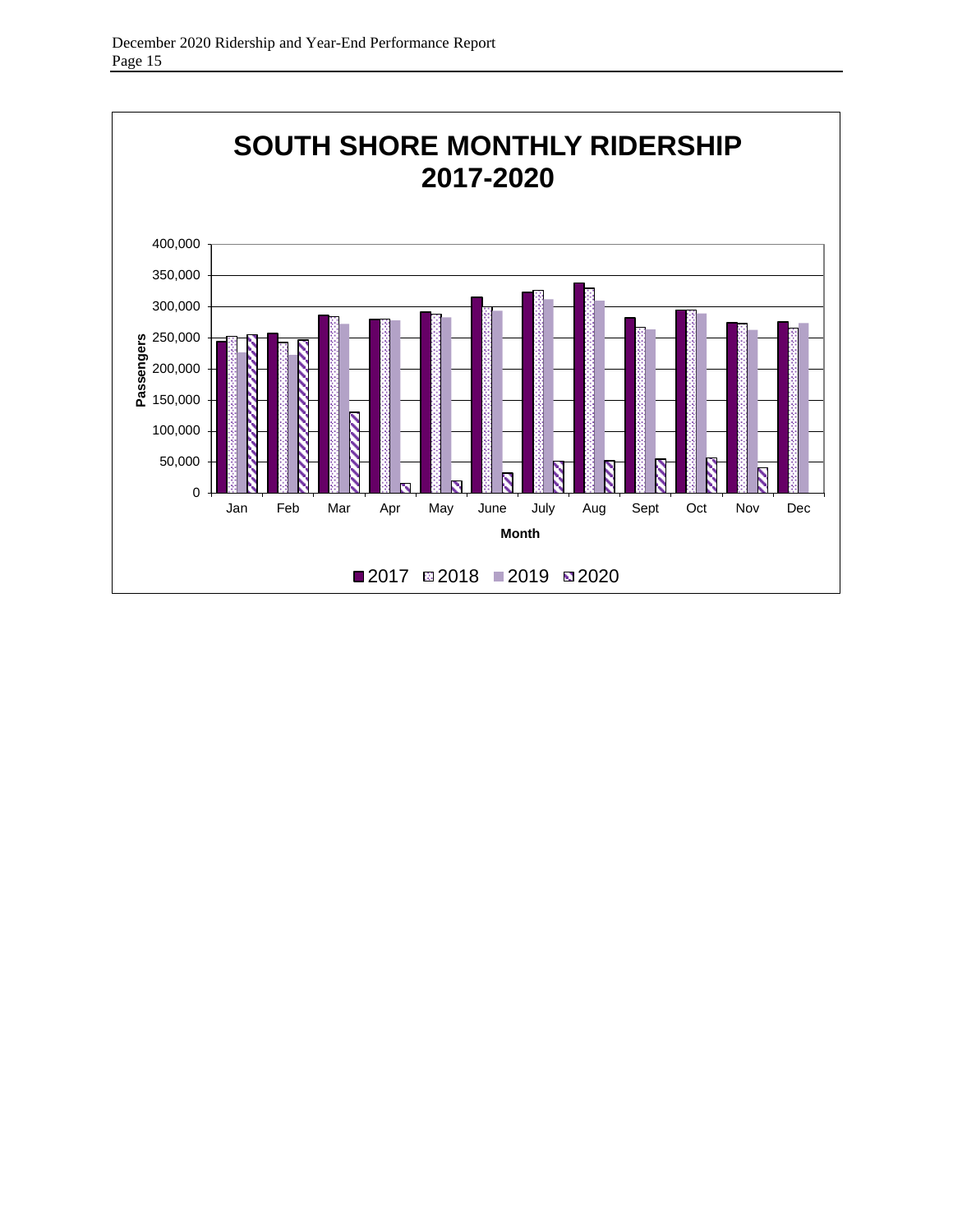## **Percent on Time: December 2020**

|           | Peak                    |        |
|-----------|-------------------------|--------|
| Train     | Days                    | % on   |
|           | Late                    | Time   |
| 102       | 5                       | 77.3%  |
| 104       | 1                       | 95.5%  |
| 6         | 21                      | 4.5%   |
| 106       | 7                       | 68.2%  |
| 108       | 4                       | 81.8%  |
| 110       | 1                       | 95.5%  |
| 112       | 0                       | 100.0% |
| 114       | 1                       | 95.5%  |
| 214       | 3                       | 86.4%  |
|           |                         |        |
| 11        | 8                       | 63.6%  |
| 111       | $\overline{\mathbf{2}}$ | 90.9%  |
| 113       | 2                       | 90.9%  |
| 115       | 0                       | 100.0% |
| 17        | 2                       | 90.9%  |
| 117       | 1                       | 95.5%  |
| 217       | 3                       | 86.4%  |
| 119       | 3                       | 86.4%  |
| Total     | 64                      | 82.9%  |
| Westbound | 43                      | 78.3%  |

|                            | ı can                   |        |                | סוו-ו שמ            |        |           |                |        |
|----------------------------|-------------------------|--------|----------------|---------------------|--------|-----------|----------------|--------|
| Train                      | Days                    | $%$ on | Train          | Days                | $%$ on | Train     | Days           | $%$ on |
|                            | Late                    | Time   |                | Late                | Time   |           | Late           | Time   |
| 102                        | 5                       | 77.3%  | 14             | $\mathsf{O}\xspace$ | 100.0% | 600       | $\overline{2}$ | 77.8%  |
| 104                        | $\mathbf{1}$            | 95.5%  | 216            | $\overline{2}$      | 90.9%  | 502       | 0              | 100.0% |
| 6                          | 21                      | 4.5%   | 116            | 4                   | 81.8%  | 504       | 1              | 88.9%  |
| 106                        | $\overline{ }$          | 68.2%  | 218            | 3                   | 86.4%  | 606       | 1              | 88.9%  |
| 108                        | 4                       | 81.8%  | 18             | 5                   | 77.3%  | 506       | 0              | 100.0% |
| 110                        | $\mathbf{1}$            | 95.5%  | 118            | $\overline{7}$      | 68.2%  | 608       | 1              | 88.9%  |
| 112                        | $\mathbf 0$             | 100.0% | 220            | 3                   | 85.7%  | 508       | 1              | 88.9%  |
| 114                        | $\mathbf{1}$            | 95.5%  | 20             | 10                  | 54.5%  | 610       | $\mathbf 0$    | 100.0% |
| 214                        | $\overline{\mathbf{3}}$ | 86.4%  | 222            | 1                   | 95.2%  | 510       | 1              | 88.9%  |
| 11                         | 8                       | 63.6%  | 420            | $\mathbf{5}$        | 70.6%  | 710       | Deadhead Move  |        |
| 111                        | $\overline{\mathbf{c}}$ | 90.9%  | 22             | 8                   | 63.6%  | 503       | $\overline{2}$ | 77.8%  |
| 113                        | $\overline{\mathbf{2}}$ | 90.9%  | 424            | 1                   | 95.5%  | 603       | $\mathbf 0$    | 100.0% |
| 115                        | $\mathbf 0$             | 100.0% | 401            | 0                   | 100.0% | 605       | $\mathbf 0$    | 100.0% |
| 17                         | $\overline{\mathbf{2}}$ | 90.9%  | 203            | 5                   | 77.3%  | 505       | 1              | 88.9%  |
| 117                        | 1                       | 95.5%  | 403            | $\Omega$            | 100.0% | 507       | $\overline{2}$ | 77.8%  |
| 217                        | 3                       | 86.4%  | 205            | 0                   | 100.0% | 509       | 3              | 66.7%  |
| 119                        | 3                       | 86.4%  | 207            | 1                   | 95.5%  | 511       | $\mathbf 0$    | 100.0% |
| Total                      | 64                      | 82.9%  | $\overline{7}$ | 11                  | 50.0%  | 613       | $\Omega$       | 100.0% |
| Westbound                  | 43                      | 78.3%  | 107            | $\overline{2}$      | 90.9%  | 601       | $\mathbf 0$    | 100.0% |
| Eastbound                  | 21                      | 88.1%  | 9              | 1                   | 95.5%  | 701       | 0              | 100.0% |
|                            |                         |        | 109            | $\overline{2}$      | 90.9%  | 703       | $\mathbf{1}$   | 88.9%  |
|                            |                         |        | 209            | $\overline{2}$      | 90.5%  | Total     | 16             | 91.1%  |
|                            |                         |        | 19             | 8                   | 63.6%  | Westbound | $\overline{7}$ | 91.4%  |
|                            |                         |        | 121            | $\overline{2}$      | 90.9%  | Eastbound | 9              | 90.9%  |
|                            |                         |        | 123            | 3                   | 86.4%  |           |                |        |
| Trains on time less than   |                         |        | 101            | 5                   | 77.3%  |           |                |        |
| 95% peak and 85% off peak. |                         |        | Total          | 91                  | 83.9%  |           |                |        |
|                            |                         |        | Westbound      | 49                  | 80.9%  |           |                |        |
|                            |                         |        | Eastbound      | 42                  | 86.3%  |           |                |        |
|                            |                         |        |                |                     |        |           |                |        |

| Peak                    |        |       | <b>Off-Peak</b> |        |           | <b>Weekend/Holiday</b> |        |
|-------------------------|--------|-------|-----------------|--------|-----------|------------------------|--------|
| <b>Days</b>             | $%$ on | Train | Days            | $%$ on | Train     | Days                   | % on   |
| Late                    | Time   |       | Late            | Time   |           | Late                   | Time   |
| 5                       | 77.3%  | 14    | $\Omega$        | 100.0% | 600       | $\overline{2}$         | 77.8%  |
| 1                       | 95.5%  | 216   | $\overline{2}$  | 90.9%  | 502       | 0                      | 100.0% |
| 21                      | 4.5%   | 116   | 4               | 81.8%  | 504       |                        | 88.9%  |
| $\overline{ }$          | 68.2%  | 218   | 3               | 86.4%  | 606       |                        | 88.9%  |
| 4                       | 81.8%  | 18    | 5               | 77.3%  | 506       | 0                      | 100.0% |
| 1                       | 95.5%  | 118   | 7               | 68.2%  | 608       |                        | 88.9%  |
| 0                       | 100.0% | 220   | 3               | 85.7%  | 508       | 1                      | 88.9%  |
| 1                       | 95.5%  | 20    | 10              | 54.5%  | 610       | 0                      | 100.0% |
| 3                       | 86.4%  | 222   | 1               | 95.2%  | 510       |                        | 88.9%  |
| 8                       | 63.6%  | 420   | 5               | 70.6%  | 710       | Deadhead Move          |        |
| $\overline{\mathbf{2}}$ | 90.9%  | 22    | 8               | 63.6%  | 503       | 2                      | 77.8%  |
| $\overline{\mathbf{2}}$ | 90.9%  | 424   | 1               | 95.5%  | 603       | 0                      | 100.0% |
| $\mathbf 0$             | 100.0% | 401   | 0               | 100.0% | 605       | 0                      | 100.0% |
| $\overline{\mathbf{2}}$ | 90.9%  | 203   | 5               | 77.3%  | 505       |                        | 88.9%  |
| 1                       | 95.5%  | 403   | 0               | 100.0% | 507       | $\overline{2}$         | 77.8%  |
| 3                       | 86.4%  | 205   | 0               | 100.0% | 509       | 3                      | 66.7%  |
| 3                       | 86.4%  | 207   | 1               | 95.5%  | 511       | 0                      | 100.0% |
| 64                      | 82.9%  | 7     | 11              | 50.0%  | 613       | 0                      | 100.0% |
| 43                      | 78.3%  | 107   | $\overline{2}$  | 90.9%  | 601       | 0                      | 100.0% |
| 21                      | 88.1%  | 9     | 1               | 95.5%  | 701       | 0                      | 100.0% |
|                         |        | 109   | $\overline{2}$  | 90.9%  | 703       | 1                      | 88.9%  |
|                         |        | 209   | $\overline{2}$  | 90.5%  | Total     | 16                     | 91.1%  |
|                         |        | 19    | 8               | 63.6%  | Westbound | 7                      | 91.4%  |
|                         |        | 121   | $\overline{2}$  | 90.9%  | Eastbound | 9 <sub>l</sub>         | 90.9%  |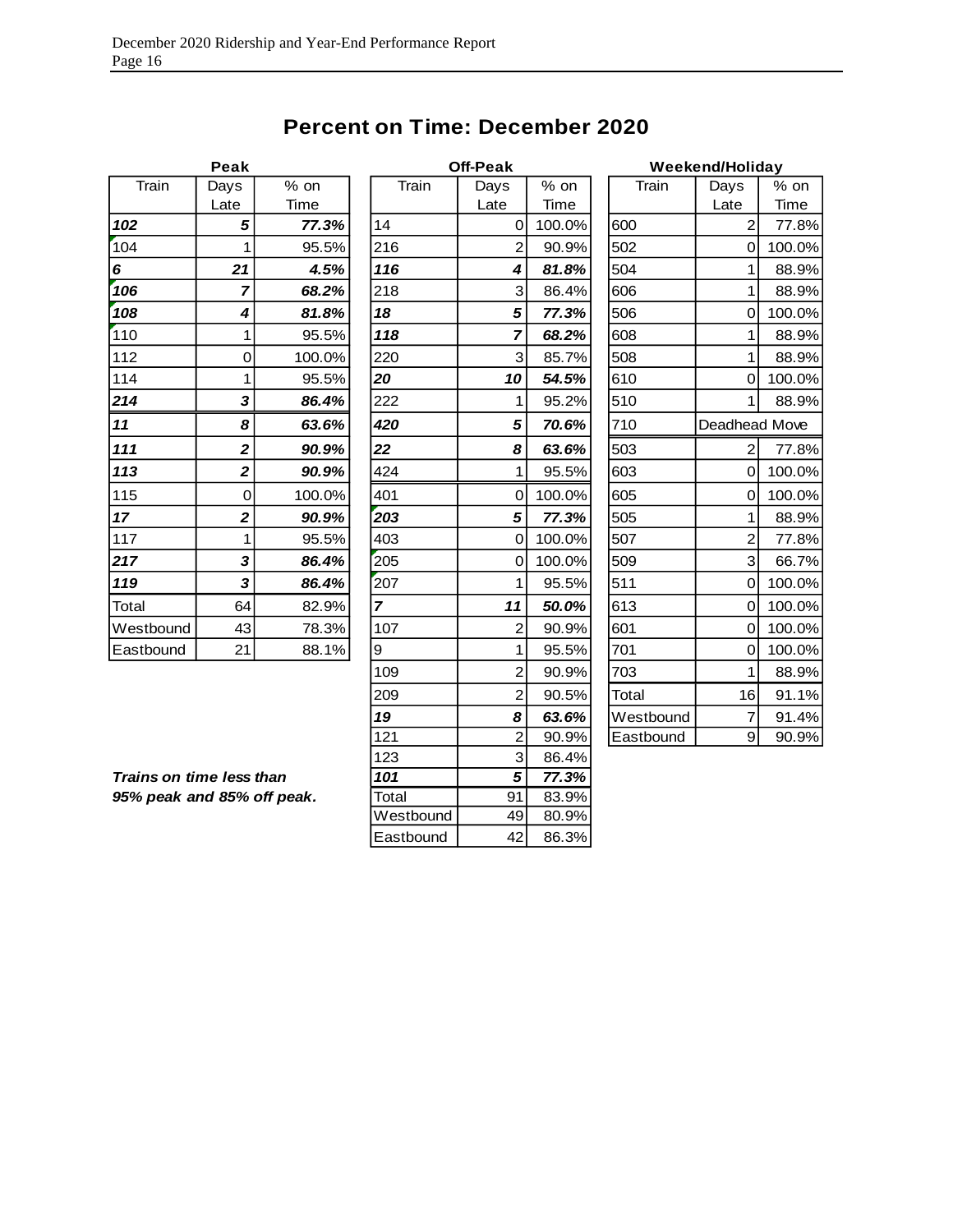### **Reason for Delay: December**

|              | Reasons (weekday)         |        |              |             | Reasons (weekend) |
|--------------|---------------------------|--------|--------------|-------------|-------------------|
| <b>AMT</b>   | 0                         | 0.0%   | <b>AMT</b>   | 0           | 0.0%              |
| <b>CAR</b>   | 1                         | 0.7%   | CAR          | 3           | 18.8%             |
| <b>CAT</b>   | 0                         | 0.0%   | <b>CAT</b>   | $\Omega$    | 0.0%              |
| <b>DBS</b>   | 0                         | 0.0%   | <b>DBS</b>   | 0           | 0.0%              |
| <b>DDS</b>   | 0                         | 0.0%   | <b>DDS</b>   | $\mathbf 0$ | 0.0%              |
| <b>DMW</b>   | 0                         | 0.0%   | <b>DMW</b>   | 0           | 0.0%              |
| <b>DSR</b>   | 4                         | 2.7%   | <b>DSR</b>   | $\mathbf 0$ | 0.0%              |
| <b>DSS</b>   | $\overline{3}$            | 2.0%   | <b>DSS</b>   | 3           | 18.8%             |
| FRR          | 6                         | 4.1%   | <b>FRR</b>   | $\Omega$    | 0.0%              |
| <b>FTI</b>   | $\overline{7}$            | 4.8%   | <b>FTI</b>   | 0           | 0.0%              |
| <b>HLD</b>   | $\overline{2}$            | 1.4%   | <b>HLD</b>   | 0           | 0.0%              |
| LMU          | $\overline{4}$            | 2.7%   | LMU          | 0           | 0.0%              |
| MET          | 25                        | 17.0%  | <b>MET</b>   | 5           | 31.3%             |
| <b>OET</b>   | O                         | 0.0%   | <b>OET</b>   | 0           | 0.0%              |
| <b>OPR</b>   | 57                        | 38.8%  | <b>OPR</b>   | $\mathbf 0$ | 0.0%              |
| <b>OTH</b>   | 8                         | 5.4%   | <b>OTH</b>   | 1           | 6.3%              |
| <b>PAS</b>   | $\overline{3}$            | 2.0%   | <b>PAS</b>   | $\mathbf 0$ | 0.0%              |
| <b>POL</b>   | $\overline{6}$            | 4.1%   | <b>POL</b>   | $\mathbf 0$ | 0.0%              |
| PTC          | 1                         | 0.7%   | <b>PTC</b>   | $\mathbf 0$ | 0.0%              |
| PTI          | 12                        | 8.2%   | PTI          | 1           | 6.3%              |
| <b>SUB</b>   | 0                         | 0.0%   | <b>SUB</b>   | $\mathbf 0$ | 0.0%              |
| SVS          | $\overline{\overline{3}}$ | 2.0%   | SVS          | 1           | 6.3%              |
| <b>TOD</b>   | $\overline{O}$            | 0.0%   | <b>TOD</b>   | $\mathbf 0$ | 0.0%              |
| <b>TRK</b>   | $\overline{3}$            | 2.0%   | <b>TRK</b>   | 1           | 6.3%              |
| <b>TRS</b>   | $\overline{O}$            | 0.0%   | <b>TRS</b>   | $\Omega$    | 0.0%              |
| UTL          | 0                         | 0.0%   | UTL          | $\mathbf 0$ | 0.0%              |
| <b>VAN</b>   | 0                         | 0.0%   | <b>VAN</b>   | $\mathbf 0$ | 0.0%              |
| <b>WTR</b>   | $\overline{2}$            | 1.4%   | <b>WTR</b>   | 1           | 6.3%              |
| <b>TOTAL</b> | 147                       | 100.0% | <b>TOTAL</b> | 16          | 100%              |

AMT-Amtrak delay

CAR-Car or equipment failure

DBS-Delays due to busing DDS-Debris strike

DMW-Maintenance of Way work

DSR-Speed Restriction

DSS-Reduced speed due to restrictive signal

FRR-Freight train interference from crossing

FTI-Freight train interference on NICTD track HLD-Station delay related to passenger

boarding

LMU-Late make up(includes turn of equipment) MET-Metra delays

OET-Operational efficiency testing

|                                         |                           | <b>Reasons (weekend)</b> |
|-----------------------------------------|---------------------------|--------------------------|
| AMT                                     | $\mathbf 0$               | 0.0%                     |
|                                         | $\overline{3}$            | 18.8%                    |
| CAR<br>CAT                              | $\frac{1}{\overline{a}}$  | 0.0%                     |
|                                         | $\overline{0}$            | 0.0%                     |
| <u>DBS<br/>DBS</u><br>DDS<br>DMW        | $\overline{0}$            | 0.0%                     |
|                                         |                           | 0.0%                     |
| <u>DSR</u>                              | $\frac{0}{0}$             | 0.0%                     |
| $\overline{\text{DSS}}$                 | 3                         | 18.8%                    |
| <b>FRR</b>                              | $\overline{0}$            | $0.0\%$                  |
|                                         | 0                         | 0.0%                     |
| $\frac{\overline{FTI}}{\overline{HLD}}$ | $\overline{0}$            | 0.0%                     |
| LMU                                     | 0                         | 0.0%                     |
| <u>MET</u>                              | 5                         | 31.3%                    |
| OET                                     | $\mathbf 0$               | 0.0%                     |
| <b>OPR</b>                              | $\overline{0}$            | 0.0%                     |
| OTH                                     | $\overline{1}$            | 6.3%                     |
| PAS                                     | $\overline{\overline{o}}$ | 0.0%                     |
| POL                                     | 0                         | 0.0%                     |
| <b>PTC</b>                              | O                         | 0.0%                     |
| $\mathsf{PT}$                           | 1                         | 6.3%                     |
| <u>SUB</u>                              | $\overline{0}$            | 0.0%                     |
|                                         |                           | 6.3%                     |
|                                         | $\frac{1}{0}$             | $0.0\%$                  |
| SVS<br>TOD<br>TRK                       |                           | 6.3%                     |
| <b>TRS</b>                              | $\frac{1}{0}$             | 0.0%                     |
| $\overline{\text{UTL}}$                 | $\overline{0}$            | 0.0%                     |
| VAN                                     | $\overline{0}$            | 0.0%                     |
| WTR                                     | 1                         | 6.3%                     |
| TOTAL                                   | 16                        | 100%                     |

OPR-Operational delay OTH-Other delays PAS-Passenger boarding PTC-Positive train control delays PTI-Passenger train interference SUB-Substation SVS-Servicing (adding/removing equipment) TOD-Train order delay TRK-Track/wayside malfunction TRS-Trespasser on incident. UTL-Utility power outage WTR-Weather

NICTD follows the industry standard in defining a train as on time if it arrives at its terminal within 5 minutes and 59 seconds.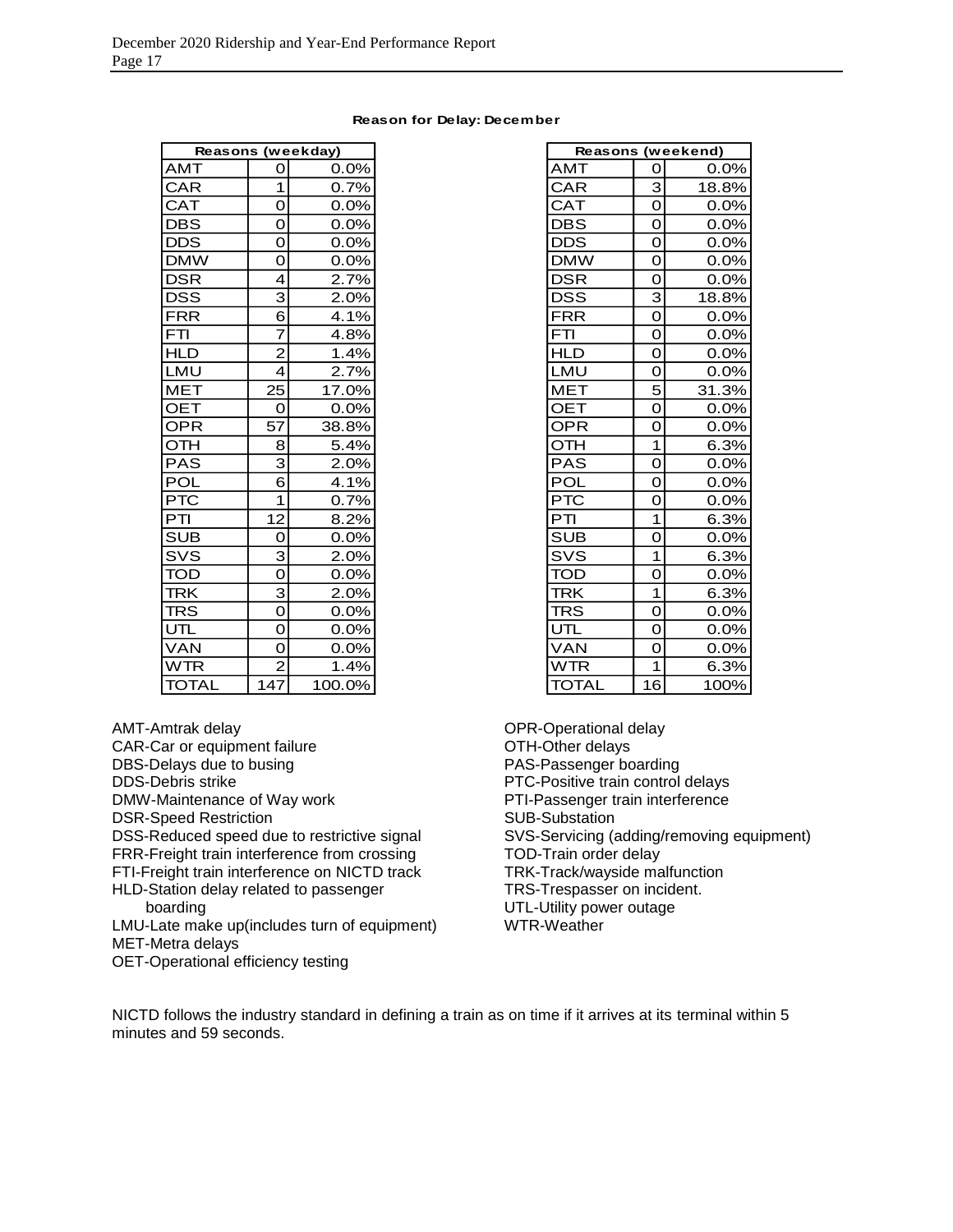# **Westbound 164 91.9%** *9 65 68.0%* **Eastbound 268 85.3%** *109 38 81.3%*

|                 | Peak |        |                | <b>Off-Peak</b> |             |              | Weekend/Holiday |      |
|-----------------|------|--------|----------------|-----------------|-------------|--------------|-----------------|------|
| <b>Train</b>    | Days | $%$ on |                | Days            | $%$ on      | <b>Train</b> | Days            | % on |
|                 | Late | Time   | <b>Train</b>   | Late            | <b>Time</b> |              | Late            |      |
| 102             | 11   | 94.6%  | 14             | 13              | 93.6%       | 600          | 18              |      |
| 104             | 5    | 97.5%  | 216            | 23              | 88.6%       | 502          | 19              |      |
| 6               | 32   | 84.2%  | 116            | 51              | 74.9%       | 504          | 30              |      |
| 106             | 21   | 89.7%  | 216            | 22              | 89.2%       | 606          | 20              |      |
| 108             | 15   | 92.6%  | 18             | 76              | 62.6%       | 506          | 26              |      |
| 110             | 11   | 94.6%  | 118            | 47              | 76.7%       | 608          | 15              |      |
| 112             | 8    | 96.1%  | 218            | 15              | 92.6%       | 508          | 23              |      |
| 114             | 10   | 95.1%  | 20             | 57              | 71.9%       | 610          | 11              |      |
| 214             | 12   | 94.1%  | 220            | 18              | 91.0%       | 510          | 16              |      |
| 502             | 15   | 69.4%  | 420            | 13              | 92.8%       | 710          | Deadhead move   |      |
| 600             | 5    | 89.8%  | 22             | 43              | 78.8%       | 503          | 21              |      |
| 802             | 7    | 85.7%  | 422            | 7               | 96.2%       | 603          | 6               |      |
| 804             | 12   | 75.5%  | 504            | 14              | 71.4%       | 605          | 34              |      |
| 11              | 83   | 59.1%  | 506            | 20              | 59.2%       | 505          | 17              |      |
| .<br>111        | 6    | 97.0%  | 508            | 10              | 79.6%       | 507          | 17              |      |
| 113             | 18   | 91.1%  | 510            | 9               | 81.6%       | 509          | 35              |      |
| 115             | 10   | 95.1%  | 606            | 15              | 69.4%       | 511          | 19              |      |
| 17 <sub>2</sub> | 39   | 80.8%  | 608            | 7               | 85.7%       | 613          | 6               |      |
| 117             | 30   | 85.2%  | 610            | 20              | 59.2%       | 601          | 9               |      |
| 217             | 15   | 92.5%  | 401            | 9               | 95.1%       | 701          | 6               |      |
| 119             | 16   | 92.1%  | 203            | 10              | 95.0%       | 703          | 11              |      |
| 507             | 6    | 87.8%  | 403            | 15              | 92.6%       | Total        | 359             |      |
| 509             | 10   | 79.6%  | 205            | 0               | 100.0%      | Westbound    | 178             |      |
| 801             | 18   | 63.3%  | 207            | 21              | 89.7%       | Eastbound    | 181             |      |
| 803             | 17   | 65.3%  | $\overline{7}$ | 83              | 59.1%       |              |                 |      |
| Total           | 432  | 88.7%  | 107            | 72              | 64.5%       |              |                 |      |
| Westbound       | 164  | 91.9%  | 9              | 65              | 68.0%       |              |                 |      |
| Eastbound       | 268  | 85.3%  | 109            | 38              | 81.3%       |              |                 |      |
|                 |      |        | 209            | 16              | 92.1%       |              |                 |      |
|                 |      |        | 19             | 44              | 78.3%       |              |                 |      |
|                 |      |        | 121            | 17              | 91.6%       |              |                 |      |
|                 |      |        | 123            | 25              | 87.7%       |              |                 |      |
|                 |      |        | 101            | 23              | 88.6%       |              |                 |      |
|                 |      |        | 503            | 11              | 59.3%       |              |                 |      |
|                 |      |        | 505            | 16              | 67.3%       |              |                 |      |
|                 |      |        | 511            | 4               | 91.8%       |              |                 |      |
|                 |      |        | 601            | $\,6$           | 87.8%       |              |                 |      |
|                 |      |        | 603            | 16              | 67.3%       |              |                 |      |
|                 |      |        | 605            | 20              | 59.2%       |              |                 |      |
|                 |      |        | 613            | 3               | 93.9%       |              |                 |      |
|                 |      |        | 701            | $\mathbf{1}$    | 97.7%       |              |                 |      |
|                 |      |        | 703            | 5               | 88.6%       |              |                 |      |
|                 |      |        | Total          | 1,000           | 83.2%       |              |                 |      |
|                 |      |        | Westbound      | 480             | 82.4%       |              |                 |      |
|                 |      |        | Eastbound      | 520             | 83.9%       |              |                 |      |

|           | Weekend/Holiday |       |
|-----------|-----------------|-------|
| Train     | Days            | % on  |
|           | Late            | Time  |
| 600       | 18              | 82.2% |
| 502       | 19              | 81.2% |
| 504       | 30              | 70.3% |
| 606       | 20              | 80.2% |
| 506       | 26              | 74.3% |
| 608       | 15              | 85.0% |
| 508       | 23              | 77.0% |
| 610       | 11              | 89.0% |
| 510       | 16              | 84.0% |
| 710       | Deadhead move   |       |
| 503       | 21              | 79.2% |
| 603       | 6               | 94.0% |
| 605       | 34              | 66.3% |
| 505       | 17              | 83.2% |
| 507       | 17              | 83.0% |
| 509       | 35              | 65.0% |
| 511       | 19              | 81.0% |
| 613       | 6               | 94.0% |
| 601       | 9               | 91.0% |
| 701       | 6               | 93.9% |
| 703       | 11              | 88.8% |
| Total     | 359             | 82.1% |
| Westbound | 178             | 80.3% |
| Eastbound | 181             | 83.5% |

### **Cumulative Percent on Time Thru December, 2020**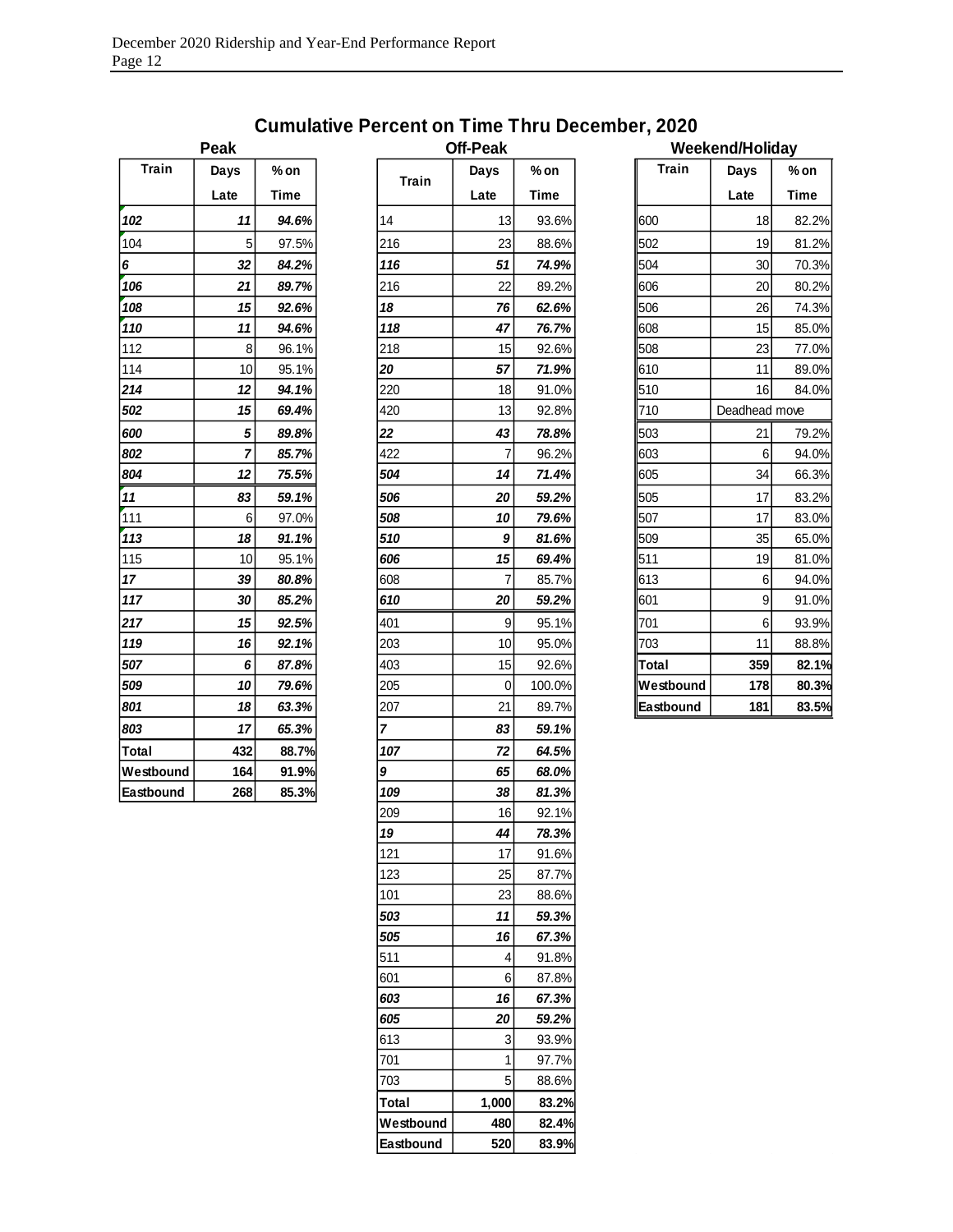|              | REASONS (weekday) |         |
|--------------|-------------------|---------|
| AMT          | 17                | 1.2%    |
| CAR          | 58                | 4.1%    |
| CAT          | 1                 | 0.1%    |
| <b>DBS</b>   | 0                 | 0.0%    |
| <b>DDS</b>   | 1                 | 0.1%    |
| <b>DMW</b>   | 130               | 9.1%    |
| <b>DSR</b>   | 35                | 2.4%    |
| <b>DSS</b>   | 17                | 1.2%    |
| <b>FRR</b>   | 30                | 2.1%    |
| FTI          | 63                | 4.4%    |
| <b>HLD</b>   | 25                | 1.7%    |
| LMU          | 32                | $2.2\%$ |
| <b>MET</b>   | 319               | 22.3%   |
| <b>OET</b>   | 8                 | 0.6%    |
| OPR          | 215               | 15.0%   |
| OTH          | 48                | 3.4%    |
| PAS          | 33                | 2.3%    |
| POL          | 18                | 1.3%    |
| <b>PTC</b>   | 9                 | 0.6%    |
| PTI          | 169               | 11.8%   |
| <b>SUB</b>   | $\overline{c}$    | 0.1%    |
| SVS          | 20                | 1.4%    |
| <b>TOD</b>   | 7                 | 0.5%    |
| <b>TRK</b>   | 27                | 1.9%    |
| <b>TRS</b>   | 11                | 0.8%    |
| <b>UTL</b>   | 31                | 2.2%    |
| VAN          | 3                 | 0.2%    |
| <b>WTR</b>   | 102               | 7.1%    |
| <b>TOTAL</b> | 1,431             | 100.0%  |

### **Cumulative Reasons for Delays Thru December, 2020**

|    | <b>REASONS (weekday)</b> |        |              | <b>REASONS</b> (weekend) |        |              | <b>TOTAL</b>             |
|----|--------------------------|--------|--------------|--------------------------|--------|--------------|--------------------------|
|    | 17                       | 1.2%   | AMT          | 5                        | 1.3%   | AMT          | $\overline{c}$           |
|    | 58                       | 4.1%   | CAR          | 31                       | 8.2%   | CAR          | 8                        |
|    | 1                        | 0.1%   | CAT          | $\Omega$                 | 0.0%   | CAT          |                          |
|    | 0                        | 0.0%   | <b>DBS</b>   | 1                        | 0.3%   | <b>DBS</b>   |                          |
|    | 1                        | 0.1%   | <b>DDS</b>   | 0                        | 0.0%   | <b>DDS</b>   |                          |
|    | 130                      | 9.1%   | <b>DMW</b>   | 9                        | 2.4%   | <b>DMW</b>   | 13                       |
|    | 35                       | 2.4%   | <b>DSR</b>   | $\overline{7}$           | 1.9%   | <b>DSR</b>   | $\overline{\mathcal{L}}$ |
|    | 17                       | 1.2%   | <b>DSS</b>   | 10                       | 2.7%   | <b>DSS</b>   | $\overline{\mathbf{c}}$  |
|    | 30                       | 2.1%   | <b>FRR</b>   | 8                        | 2.1%   | <b>FRR</b>   | 3                        |
|    | 63                       | 4.4%   | <b>FTI</b>   | 21                       | 5.6%   | <b>FTI</b>   | 8                        |
|    | 25                       | 1.7%   | <b>HLD</b>   | 6                        | 1.6%   | <b>HLD</b>   | 3                        |
|    | 32                       | 2.2%   | LMU          | 8                        | 2.1%   | LMU          | $\overline{\mathcal{L}}$ |
|    | 319                      | 22.3%  | <b>MET</b>   | 92                       | 24.4%  | <b>MET</b>   | 41                       |
|    | 8                        | 0.6%   | <b>OET</b>   | $\mathbf{0}$             | 0.0%   | <b>OET</b>   |                          |
|    | 215                      | 15.0%  | OPR          | 36                       | 9.5%   | OPR          | 25                       |
|    | 48                       | 3.4%   | OTH          | 10                       | 2.7%   | <b>OTH</b>   | 5                        |
|    | 33                       | 2.3%   | PAS          | 28                       | 7.4%   | PAS          | 6                        |
|    | 18                       | 1.3%   | POL          | $\overline{c}$           | 0.5%   | POL          | $\overline{c}$           |
|    | 9                        | 0.6%   | <b>PTC</b>   | $\mathbf 0$              | 0.0%   | <b>PTC</b>   |                          |
|    | 169                      | 11.8%  | PTI          | 49                       | 13.0%  | PTI          | 21                       |
|    | $\overline{2}$           | 0.1%   | <b>SUB</b>   | $\mathbf 0$              | 0.0%   | <b>SUB</b>   |                          |
|    | 20                       | 1.4%   | SVS          | 18                       | 4.8%   | SVS          | 3                        |
|    | $\overline{7}$           | 0.5%   | <b>TOD</b>   | $\mathbf 0$              | 0.0%   | <b>TOD</b>   |                          |
|    | 27                       | 1.9%   | TRK          | 7                        | 1.9%   | TRK          | 3                        |
|    | 11                       | 0.8%   | <b>TRS</b>   | 6                        | 1.6%   | <b>TRS</b>   | 1                        |
|    | 31                       | 2.2%   | UTL          | $\overline{c}$           | 0.5%   | UTL          | 3                        |
|    | 3                        | 0.2%   | VAN          | 1                        | 0.3%   | VAN          |                          |
|    | 102                      | 7.1%   | <b>WTR</b>   | 20                       | 5.3%   | <b>WTR</b>   | 12                       |
| ١L | 1,431                    | 100.0% | <b>TOTAL</b> | 377                      | 100.0% | <b>TOTAL</b> | 1,80                     |

|                       | <b>REASONS (weekday)</b> |        |            | <b>REASONS (weekend)</b> |        |                                   | <b>TOTAL</b> |        |
|-----------------------|--------------------------|--------|------------|--------------------------|--------|-----------------------------------|--------------|--------|
| AMT                   | 17                       | 1.2%   | AMT        | 5                        | 1.3%   | AMT                               | 22           | 1.2%   |
| CAR                   | 58                       | 4.1%   | CAR        | 31                       | 8.2%   | CAR                               | 89           | 4.9%   |
| CAT                   | 1                        | 0.1%   | <b>CAT</b> | 0                        | 0.0%   | CAT                               | 1            | 0.1%   |
| DBS                   | 0                        | 0.0%   | <b>DBS</b> | 1                        | 0.3%   | <b>DBS</b>                        |              | 0.1%   |
| DDS                   | 1                        | 0.1%   | <b>DDS</b> | 0                        | 0.0%   | <b>DDS</b>                        |              | 0.1%   |
| <b>DMW</b>            | 130                      | 9.1%   | <b>DMW</b> | 9                        | 2.4%   | <b>DMW</b>                        | 139          | 7.7%   |
| DSR                   | 35                       | 2.4%   | <b>DSR</b> | 7                        | 1.9%   | <b>DSR</b>                        | 42           | 2.3%   |
| DSS                   | 17                       | 1.2%   | <b>DSS</b> | 10                       | 2.7%   | <b>DSS</b>                        | 27           | 1.5%   |
| FRR                   | 30                       | 2.1%   | <b>FRR</b> | 8                        | 2.1%   | <b>FRR</b>                        | 38           | 2.1%   |
| FTI                   | 63                       | 4.4%   | <b>FTI</b> | 21                       | 5.6%   | <b>FTI</b>                        | 84           | 4.6%   |
| <b>HLD</b>            | 25                       | 1.7%   | <b>HLD</b> | 6                        | 1.6%   | <b>HLD</b>                        | 31           | 1.7%   |
| LMU                   | 32                       | 2.2%   | LMU        | 8                        | 2.1%   | LMU                               | 40           | 2.2%   |
| MET                   | 319                      | 22.3%  | <b>MET</b> | 92                       | 24.4%  | <b>MET</b>                        | 411          | 22.7%  |
| OET                   | 8                        | 0.6%   | <b>OET</b> | $\Omega$                 | 0.0%   | <b>OET</b>                        | 8            | 0.4%   |
| OPR                   | 215                      | 15.0%  | OPR        | 36                       | 9.5%   | OPR                               | 251          | 13.9%  |
| OTH                   | 48                       | 3.4%   | OTH        | 10                       | 2.7%   | OTH                               | 58           | 3.2%   |
| PAS                   | 33                       | 2.3%   | PAS        | 28                       | 7.4%   | PAS                               | 61           | 3.4%   |
| POL                   | 18                       | 1.3%   | POL        | 2                        | 0.5%   | <b>POL</b>                        | 20           | 1.1%   |
| PTC                   | 9                        | 0.6%   | <b>PTC</b> | 0                        | 0.0%   | <b>PTC</b>                        | 9            | 0.5%   |
| PTI                   | 169                      | 11.8%  | PTI        | 49                       | 13.0%  | PTI                               | 218          | 12.1%  |
| <b>SUB</b>            | $\overline{c}$           | 0.1%   | <b>SUB</b> | 0                        | 0.0%   | <b>SUB</b>                        | 2            | 0.1%   |
| SVS                   | 20                       | 1.4%   | SVS        | 18                       | 4.8%   | SVS                               | 38           | 2.1%   |
| TOD                   | 7                        | 0.5%   | TOD        | 0                        | 0.0%   | <b>TOD</b>                        | 7            | 0.4%   |
| <b>TRK</b>            | 27                       | 1.9%   | <b>TRK</b> | 7                        | 1.9%   | <b>TRK</b>                        | 34           | 1.9%   |
| <b>TRS</b>            | 11                       | 0.8%   | <b>TRS</b> | 6                        | 1.6%   | <b>TRS</b>                        | 17           | 0.9%   |
| UTL                   | 31                       | 2.2%   | UTL        | 2                        | 0.5%   | <b>UTL</b>                        | 33           | 1.8%   |
| VAN                   | 3                        | 0.2%   | VAN        | 1                        | 0.3%   | VAN                               | 4            | 0.2%   |
| <b>WTR</b>            | 102                      | 7.1%   | <b>WTR</b> | 20                       | 5.3%   | <b>WTR</b>                        | 122          | 6.7%   |
| <b>TOTAL</b>          | 1,431                    | 100.0% | TOTAL      | 377                      | 100.0% | <b>TOTAL</b>                      | 1,808        | 100.0% |
| <b>T-Amtrak delay</b> |                          |        |            |                          |        | PTC-Positive train control delays |              |        |

AMT-Amtrak delay

CAR-Car or equipment failure

DBS-Delays due to busing

DDS-Debris strike

DMW-Maintenance of Way work

DSR-Speed Restriction

DSS-Reduced speed due to restrictive signal

FRR-Freight train interference from crossing

FTI-Freight train interference on NICTD track

HLD-Station delay related to passenger

boarding

LMU-Late make up(includes turn of equipment)

MET-Metra delays

OET-Operational efficiency testing

OPR-Operational delay

OTH-Other delays

PAS-Passenger boarding

PTI-Passenger train interference

SUB-Substation

SVS-Servicing (adding/removing equipment)

TOD-Train order delay

TRK-Track/wayside malfunction

TRS-Trespasser on incident.

UTL-Utility power outage

WTR-Weather

NICTD follows the industry standard in defining a train as on time if it arrives at its terminal within 5 minutes and 59 seconds.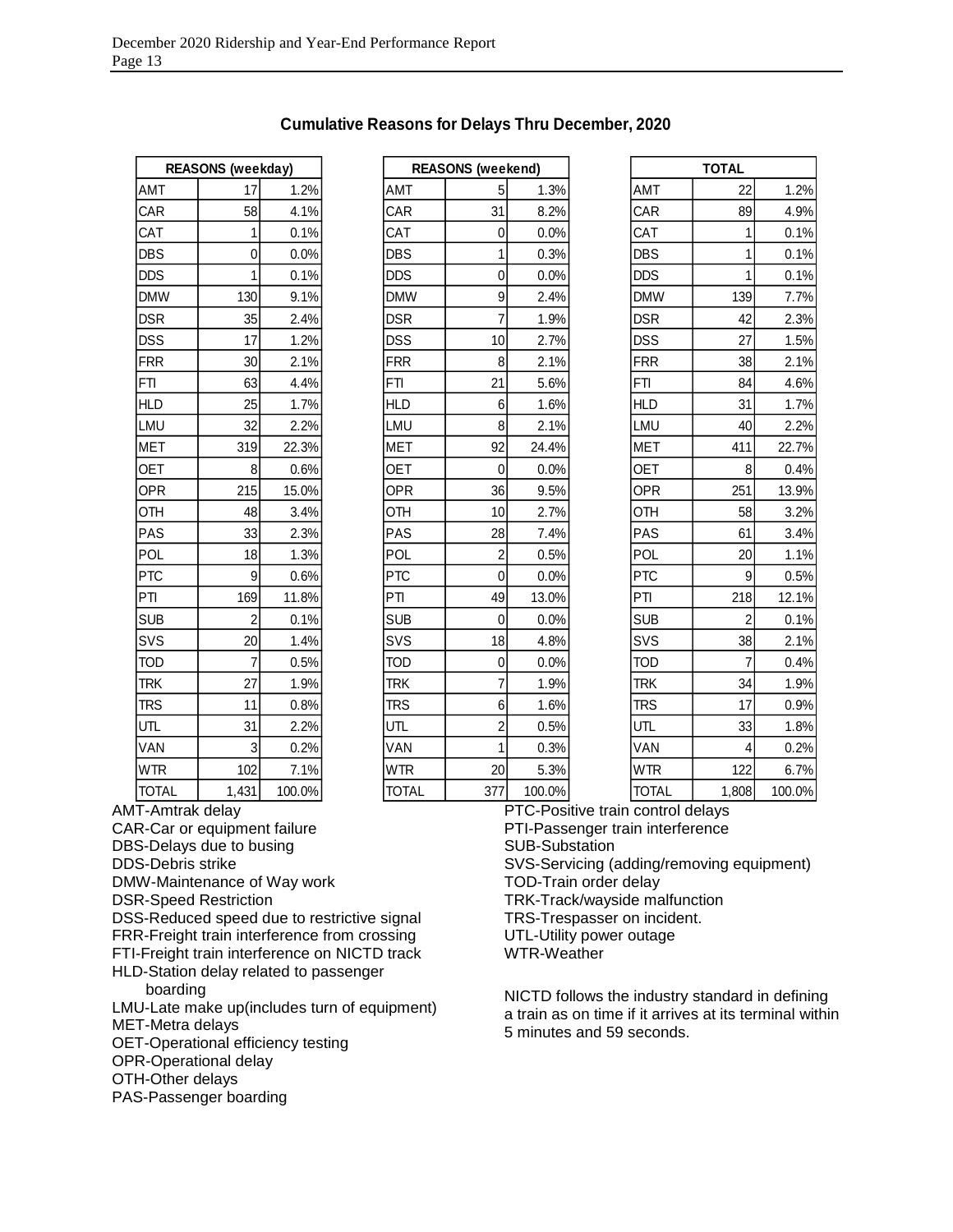Decembers weekday peak trains were on time 82.9% of the time. The remaining 17.1% are made up of 64 trains reporting delays beyond 5 minutes and 59 seconds. Those delays are represented in the below chart depicting the various length of the delay reported.

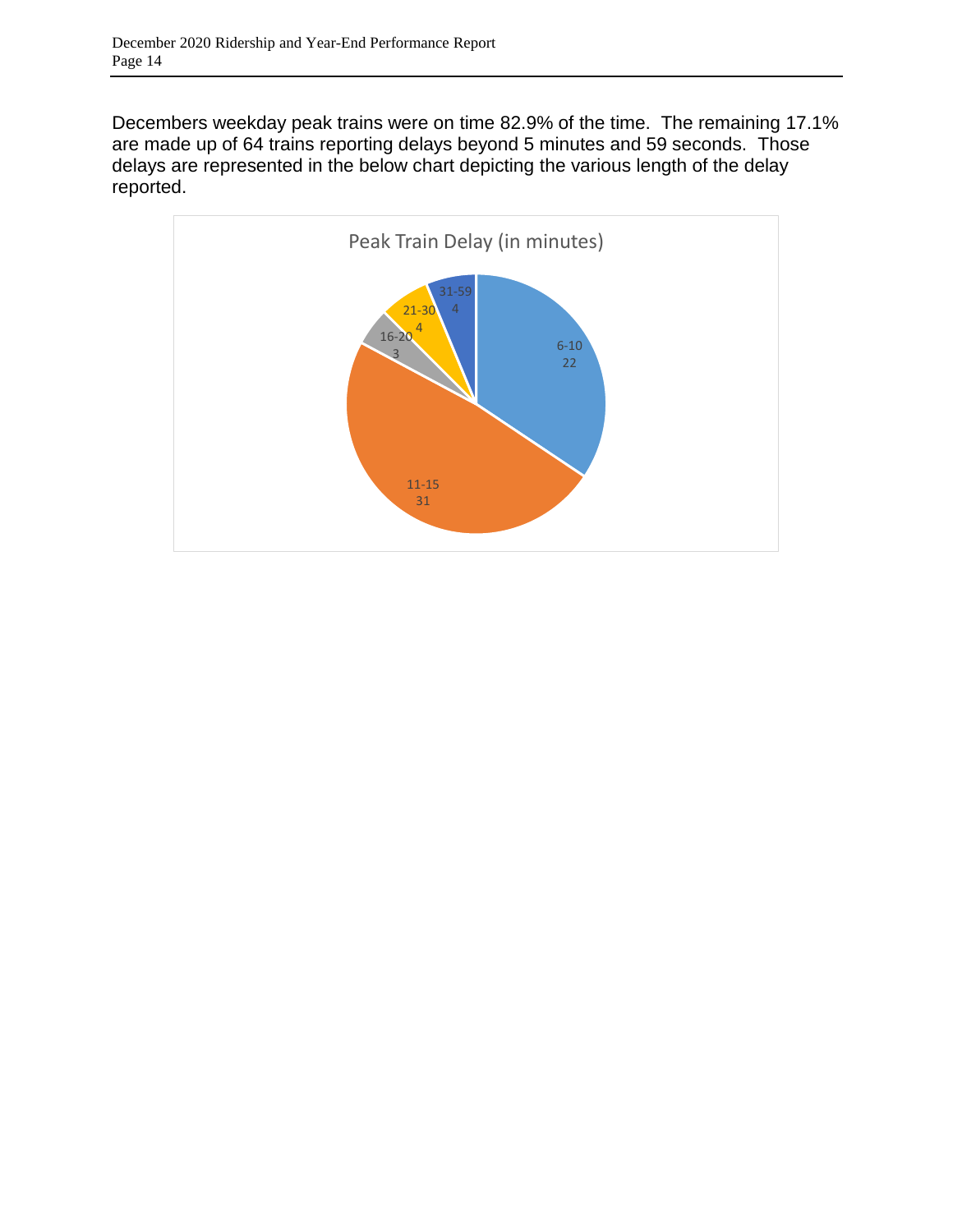|           |        | Tues               | Wed            | Thu | Fri | Mon | Tues | Wed | Thu | Fri | Mon | Tues | Wed | Thu | Fri | Mon | Tues | Wed | Thu | Mon | Tues | Wed | Thu | Days | Days | %       |
|-----------|--------|--------------------|----------------|-----|-----|-----|------|-----|-----|-----|-----|------|-----|-----|-----|-----|------|-----|-----|-----|------|-----|-----|------|------|---------|
| Train     | Arrive |                    | 2              | 3   |     |     |      | 9   | 10  | 11  | 14  | 15   | 16  | 17  | 18  | 21  | 22   | 23  | 24  | 28  | 29   | 30  | 31  | Late | Ran  | On Time |
| 102 5:48a |        |                    |                | 12  |     |     | 40   |     |     |     |     |      | 12  |     |     |     |      |     | -   |     |      |     |     |      | 22   | 77.3%   |
| 104 6:31  |        |                    |                | 59  |     |     |      |     |     |     |     |      |     |     |     |     |      |     |     |     |      |     |     |      | 22   | 95.5%   |
| 6 6:55    |        | 8                  | 10             | 29  | 12  | 11  | 13   | 17  | 12  | 11  | 12  | 14   | 7   | 15  | 18  | 11  | 8    | 11  | 17  | 10  |      | 10  | 13  | 21   | 22   | 4.5%    |
| 106 7:13  |        |                    |                | 26  |     |     | 20   | 14  |     |     |     | 11   |     | 14  |     |     |      |     |     | 12  |      | 9   |     |      | 22   | 68.2%   |
| 108 7:35  |        |                    |                | ъ,  |     |     | 9    |     | 9   |     |     |      |     | 11  |     |     |      |     |     |     |      |     |     |      | 22   | 81.8%   |
| 110 7:51  |        |                    |                |     |     |     |      |     |     |     |     |      |     |     |     |     |      |     |     |     |      |     |     |      | 22   | 95.5%   |
| 112 8:08  |        |                    |                |     |     |     |      |     |     |     |     |      |     |     |     |     |      |     |     |     |      |     |     |      | 22   | 100.0%  |
| 114 8:31  |        |                    |                |     |     |     |      |     |     |     |     |      |     |     |     |     |      |     |     |     |      |     |     |      | 22   | 95.5%   |
| 214 8:52  |        |                    |                | 12  |     |     |      |     |     |     |     |      |     |     |     | 8   |      |     | 12  |     |      |     |     |      | 22   | 86.4%   |
| 14 10:28  |        |                    |                |     |     |     |      |     |     |     |     |      |     |     |     |     |      |     |     |     |      |     |     |      | 22   | 100.0%  |
| Train     | Depart |                    |                |     |     |     |      |     |     |     |     |      |     |     |     |     |      |     |     |     |      |     |     |      |      |         |
| 11 3:57   |        |                    |                | 10  |     | 15  | 31   | 10  |     |     |     |      |     |     |     | 15  |      | 10  |     |     | 13   |     | 15  | 8    | 22   | 63.6%   |
| 111 4:02  |        |                    |                |     |     |     | 12   | -   |     |     |     |      |     |     |     |     |      |     |     |     |      |     |     |      | 22   | 90.9%   |
| 113 4:28  |        |                    |                | 22  |     |     | 12   |     |     |     |     |      |     |     |     |     |      |     |     |     |      |     |     |      | 22   | 90.9%   |
| 115 4:57  |        |                    |                |     |     |     |      |     |     |     |     |      |     |     |     |     |      |     |     |     |      |     |     |      | 22   | 100.0%  |
| 117 5:10  |        |                    |                |     |     |     |      |     |     |     |     |      |     |     |     |     |      |     | 14  |     |      |     |     |      | 22   | 95.5%   |
| 17 5:28   |        |                    |                |     |     |     |      | 15  |     |     | 36  |      |     |     |     |     |      |     |     |     |      |     |     |      | 22   | 90.9%   |
| 217 5:32  |        |                    |                | ъ,  |     |     |      |     |     |     | 27  |      |     | -   |     |     |      |     |     |     |      |     |     |      | 22   | 86.4%   |
| 119 5:58  |        |                    |                | 13  |     |     | 11   |     |     |     | 9   |      |     |     |     |     |      |     |     |     |      |     |     |      | 22   | 86.4%   |
| $19$ 7:10 |        |                    | 10             | 10  |     |     |      | г.  |     |     |     |      |     | 10  |     |     |      | 13  |     | 8   | 9    |     | 22  | R    | 22   | 63.6%   |
| High temp |        | 36                 | 45             | 44  | 46  | 35  | 37   | 50  | 55  | 51  | 34  | 31   | 31  | 31  | 37  | 45  | 41   | 53  | 43  | 37  | 31   | 38  | 31  |      |      |         |
| Low temp  |        | 30<br>. <i>. .</i> | 23<br>$\cdots$ | 25  | 31  | 30  | 32   | 28  | 25  | 28  | 21  | 18   | 25  | 28  | 24  | 30  | 36   | 37  | 13  | 21  | 16   | 28  | 19  |      |      |         |

**RUSH HOUR\* TRAIN DELAYS - DECEMBER 2020 (minutes late)**

\* Includes off-peak Trains 14 and 19 for comparative purposes

| Temperatures from South Bend |                   |       |         |          |       |          |          |       |       | MONTHLY SUMMARY OF RUSH HOUR ON TIME PERFORMANCE |       |      |          |                 |      |          |       |      |          |
|------------------------------|-------------------|-------|---------|----------|-------|----------|----------|-------|-------|--------------------------------------------------|-------|------|----------|-----------------|------|----------|-------|------|----------|
| On time                      |                   |       | Januarv |          |       | February |          |       | March |                                                  |       | Apri |          |                 | May  |          |       | June |          |
| A = Annulled                 |                   | #Late | #Ran    | %On time | #Late | #Ran     | %On time | #Late | #Ran  | %On time                                         | #Late | #Ran | %On time | #Late           | #Ran | %On time | #Late | #Ran | %On time |
|                              | <b>WB Rush</b>    |       | 196     | 92%      |       | 180      | 93.9%    |       | 163   | 95.1%                                            |       | 88   | 84.1%    |                 |      | 73.8%    |       | 165  | 95.2%    |
|                              | <b>EB Rush</b>    |       | 176     | 96%      |       | 160      | 83.8%    |       | 148   | 90.5%                                            |       | 88   | 76.19    | 23 <sub>1</sub> |      | 71.3%    | 39    | 147  | 73.5%    |
|                              | <b>Total Rush</b> |       | 372     | 94%      | 37    | 340      | 89.1%    | 22    | 311   | 92.9%                                            |       | 1761 | 80.1%    |                 | 1601 | 72.5%    | 47    | 312  | 84.9%    |

|                   | July |     |     | August |     |       | September |     |       | October |     |       | November |     |       | December |     |       |
|-------------------|------|-----|-----|--------|-----|-------|-----------|-----|-------|---------|-----|-------|----------|-----|-------|----------|-----|-------|
| <b>WB Rush</b>    |      | 207 | 94% |        | 189 | 95.8% |           | 189 | 95.8% |         | 198 | 97.0% |          | 180 | 97.2% | 43       | 198 | 78.3% |
| <b>EB</b> Rush    |      | 184 | 82% |        | 167 | 83.2% |           | 168 | 89.3% | 14      | 176 | 92.0% | 24       | 160 | 85.0% | 21       | 176 | 88.1% |
| <b>Total Rush</b> |      | 391 | 88% |        | 356 | 89.9% | $\sim$    | 357 | 92.7% | 20      | 374 | 94.7% | 29       | 340 | 91.5% | 64       | 374 | 82.9% |